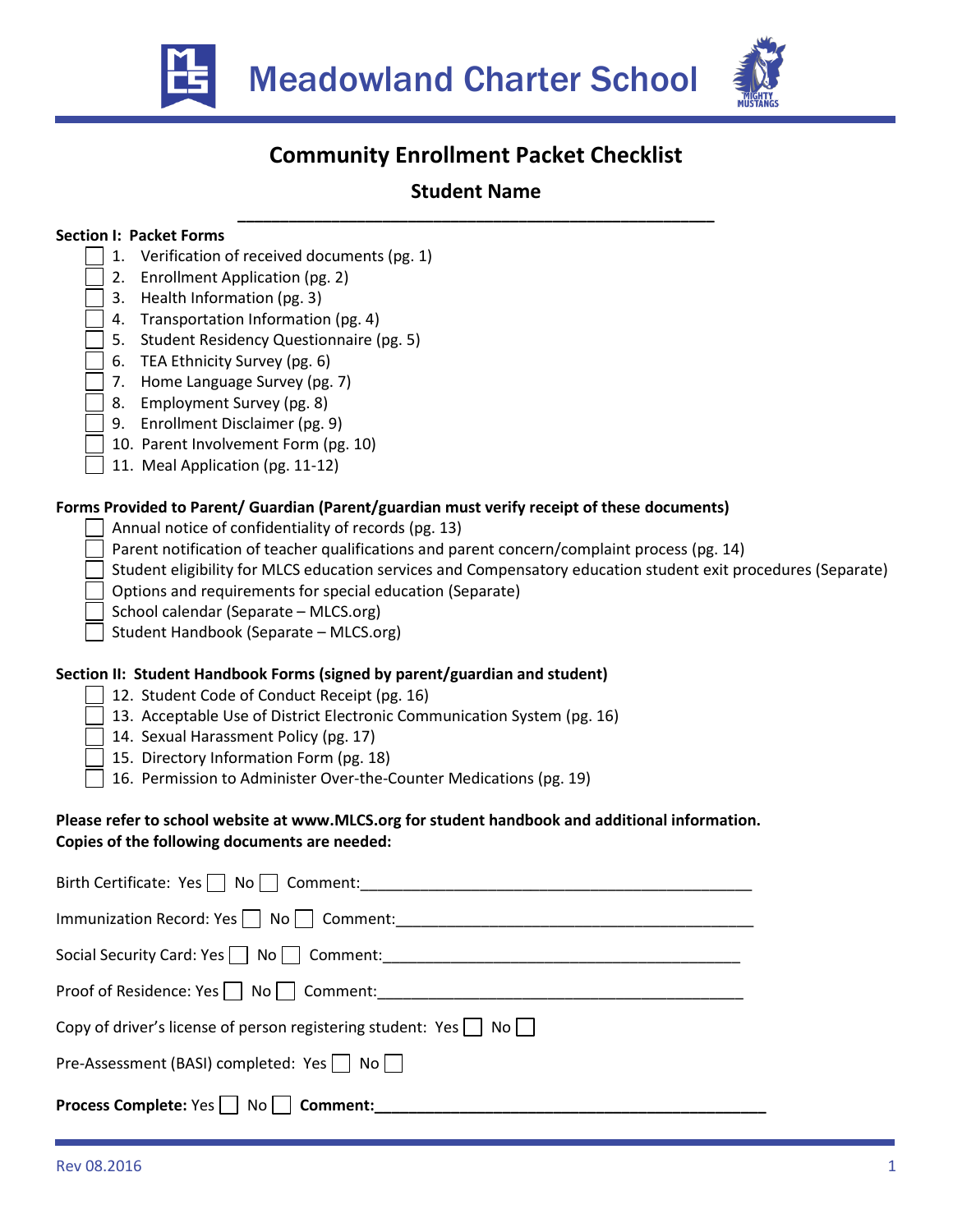



# **Enrollment Application**

| First                                                          | Middle                                   |                                             | Last                                                                                                                                                                                                                           |
|----------------------------------------------------------------|------------------------------------------|---------------------------------------------|--------------------------------------------------------------------------------------------------------------------------------------------------------------------------------------------------------------------------------|
|                                                                |                                          |                                             |                                                                                                                                                                                                                                |
|                                                                | <b>Parent/Legal Guardian Information</b> |                                             |                                                                                                                                                                                                                                |
|                                                                |                                          |                                             |                                                                                                                                                                                                                                |
|                                                                |                                          |                                             |                                                                                                                                                                                                                                |
|                                                                |                                          |                                             |                                                                                                                                                                                                                                |
|                                                                |                                          |                                             |                                                                                                                                                                                                                                |
|                                                                |                                          |                                             |                                                                                                                                                                                                                                |
|                                                                |                                          |                                             |                                                                                                                                                                                                                                |
|                                                                |                                          |                                             |                                                                                                                                                                                                                                |
|                                                                |                                          |                                             |                                                                                                                                                                                                                                |
|                                                                |                                          |                                             |                                                                                                                                                                                                                                |
|                                                                | For Office Use Only                      |                                             |                                                                                                                                                                                                                                |
|                                                                |                                          |                                             | Proof of Residency: The Company of the Company of the Company of the Company of the Company of the Company of the Company of the Company of the Company of the Company of the Company of the Company of the Company of the Com |
| Person registering student is parent or legal guardian. YES NO |                                          | Copy of driver license was obtained. YES NO |                                                                                                                                                                                                                                |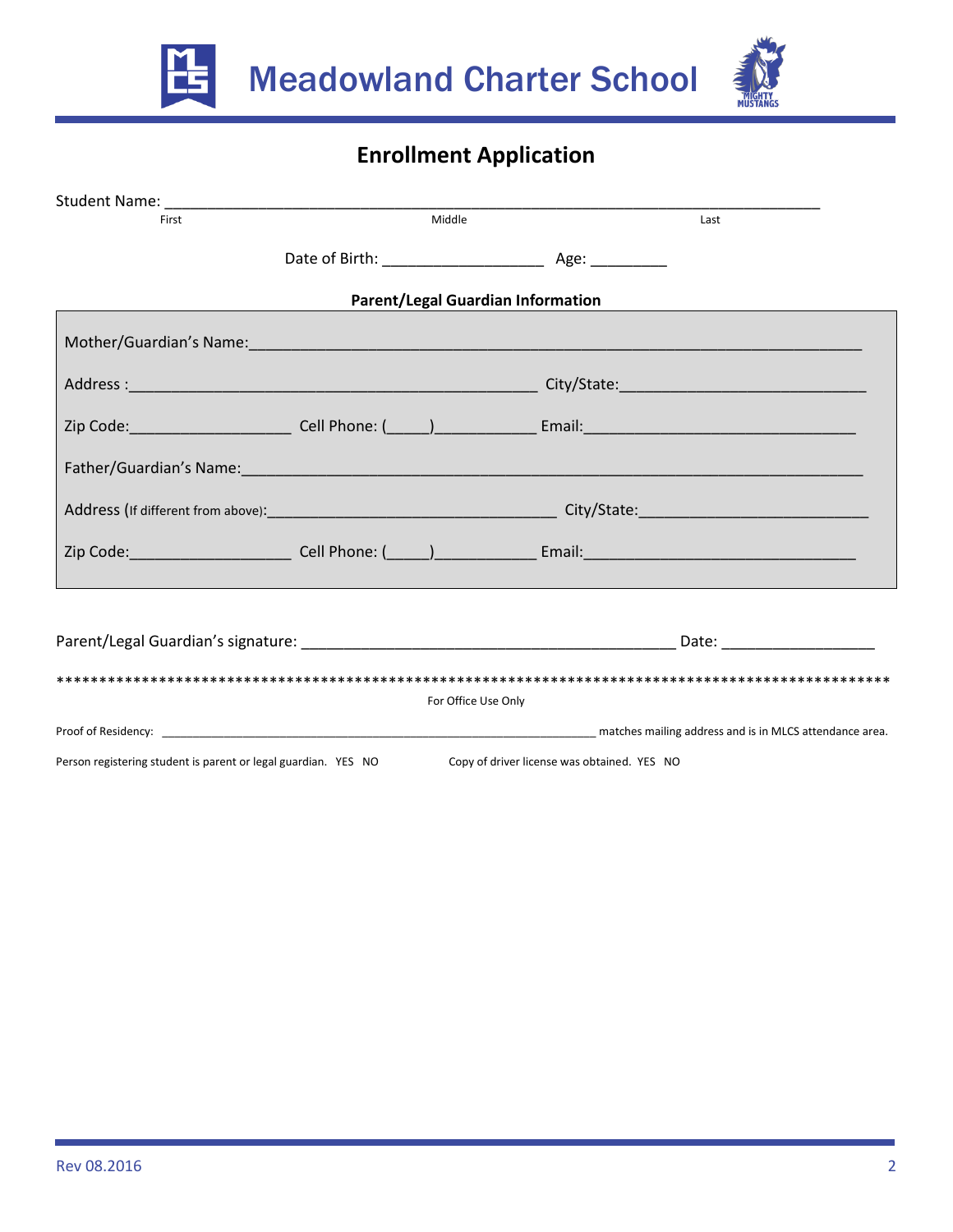



# **Health Information**

| <b>Student Name</b>                                                                                                                                                                                                                                                                                                                                                                                                                                                          | Date of Birth                                                                                                                   | Age   | SS#        |  |
|------------------------------------------------------------------------------------------------------------------------------------------------------------------------------------------------------------------------------------------------------------------------------------------------------------------------------------------------------------------------------------------------------------------------------------------------------------------------------|---------------------------------------------------------------------------------------------------------------------------------|-------|------------|--|
| Address                                                                                                                                                                                                                                                                                                                                                                                                                                                                      |                                                                                                                                 | Phone |            |  |
| Parent/Guardian                                                                                                                                                                                                                                                                                                                                                                                                                                                              | <b>Work Phone</b>                                                                                                               |       | Cell Phone |  |
| Parent/Guardian/Relative                                                                                                                                                                                                                                                                                                                                                                                                                                                     | <b>Work Phone</b>                                                                                                               |       | Cell Phone |  |
|                                                                                                                                                                                                                                                                                                                                                                                                                                                                              |                                                                                                                                 |       |            |  |
|                                                                                                                                                                                                                                                                                                                                                                                                                                                                              |                                                                                                                                 |       |            |  |
| List any health conditions such as heart disease, diabetes, epilepsy, severe allergies, eye or ear problems, or any chronic conditions,                                                                                                                                                                                                                                                                                                                                      |                                                                                                                                 |       |            |  |
|                                                                                                                                                                                                                                                                                                                                                                                                                                                                              |                                                                                                                                 |       |            |  |
|                                                                                                                                                                                                                                                                                                                                                                                                                                                                              |                                                                                                                                 |       |            |  |
| Documenting History of Varicella (Chicken Pox) Illness (Varicella requirement took effect August 1, 2000) this is to verify that my                                                                                                                                                                                                                                                                                                                                          | Date                                                                                                                            |       |            |  |
| named physician to render such treatment as may be deemed necessary in an emergency, for the health of the child. In the event<br>the physician, other person named on this card, or parents cannot be contacted, the school officials are hereby authorized to take<br>whatever action is deemed necessary in their judgment, for the health of the child. The school district is not financially responsible<br>for the emergency care and/or transportation of the child. | <b>EMERGENCY WAIVER:</b> I authorize school personnel to contact directly the persons named on this care, and do authorized the |       |            |  |
| are required within thirty days of enrollment or my child will be withdrawn from school.                                                                                                                                                                                                                                                                                                                                                                                     | PROVISIONAL ENROLLMENT: I understand that if the shot records for my child have not previously been provided, the records       |       |            |  |
| $\vert \ \vert$ I will not hold the school district financially responsible for any emergency care and/or transportation for said child.                                                                                                                                                                                                                                                                                                                                     |                                                                                                                                 |       |            |  |
| Any changes (addresses, telephone numbers, etc.) need to be reported to the school as soon as possible.                                                                                                                                                                                                                                                                                                                                                                      |                                                                                                                                 |       |            |  |
| I give my permission for school staff to administer over the counter (OTC) medications, as indicated below: (Initial those that can be<br>administered)                                                                                                                                                                                                                                                                                                                      |                                                                                                                                 |       |            |  |

| Cough Suppressant | <b>TUMS</b>         | Anbesol         |
|-------------------|---------------------|-----------------|
| Ibuprofen         | <b>Throat Spray</b> | Cold sore Cream |
| Pepto Bismol      | Eye drops           | Cortisone Cream |

\_\_\_\_\_\_\_\_\_\_\_\_\_\_\_\_\_\_\_\_\_\_\_\_\_\_\_\_\_\_\_\_\_\_\_\_\_\_\_\_\_\_\_\_\_\_\_\_\_\_\_\_\_\_\_\_\_\_\_\_ \_\_\_\_\_\_\_\_\_\_\_\_\_\_\_\_\_\_\_\_\_\_\_\_\_\_\_\_\_\_\_\_\_\_\_\_\_\_\_\_\_\_

Parent/Legal Guardian's signature development of the Date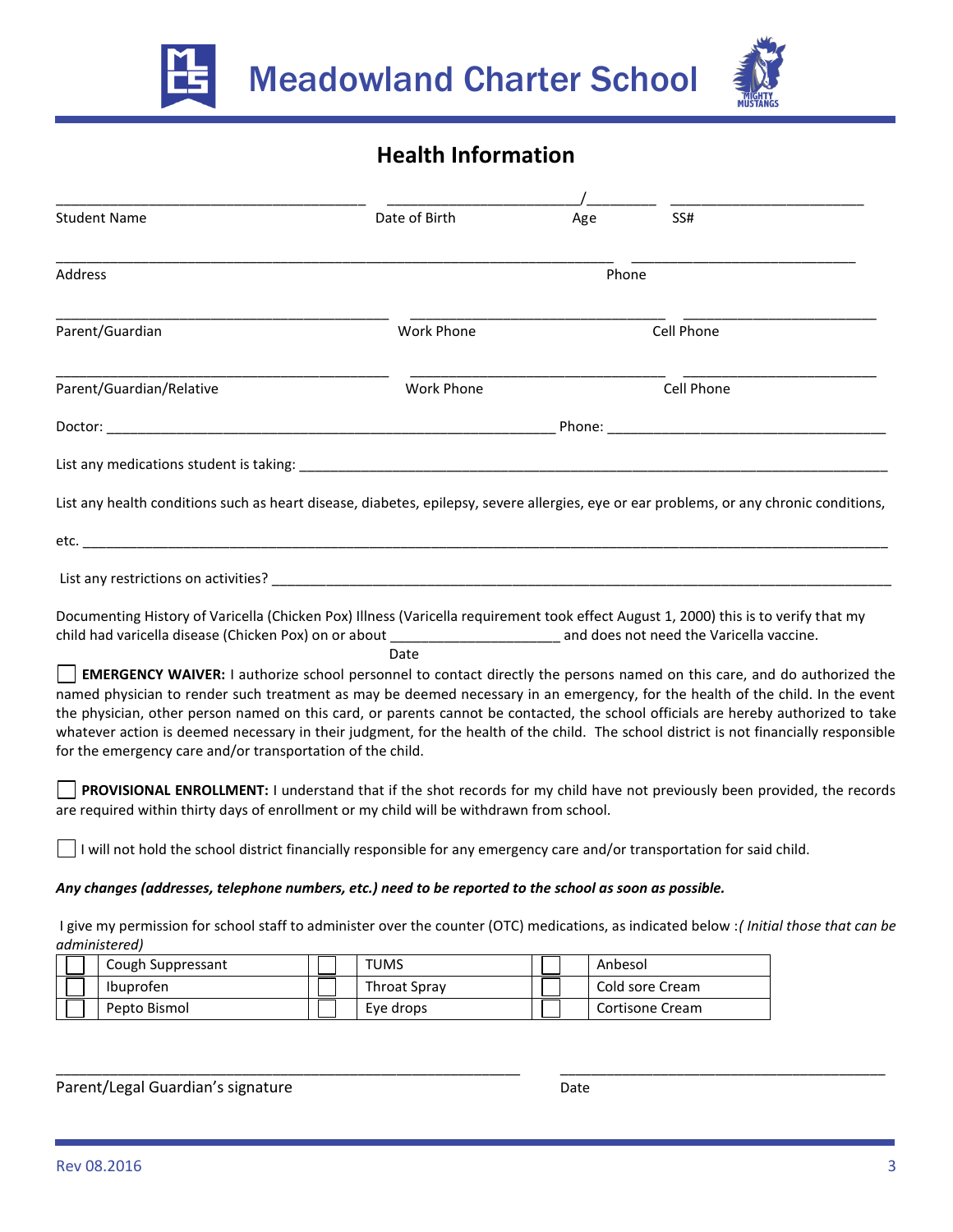



## **Transportation Information**

| <b>Student Name</b>                                                                                                                                   |              |                            |
|-------------------------------------------------------------------------------------------------------------------------------------------------------|--------------|----------------------------|
| People authorized to pick up my child from school (If Same as Emergency Contacts, Please Write Same)<br>Note: Person must show proper identification. |              |                            |
| Name                                                                                                                                                  | Relationship | Phone (Include Cell Phone) |
|                                                                                                                                                       |              |                            |
| Other Children in Your Family Who Attend Meadowland Charter School:                                                                                   |              |                            |
|                                                                                                                                                       |              |                            |
| If your son or daughter is allowed to ride with other students, please list below:                                                                    |              |                            |
|                                                                                                                                                       |              |                            |
| Privileges may be revoked at the discretion of school administration.                                                                                 |              |                            |
| Parent/Legal Guardian's signature                                                                                                                     |              | Date                       |

# **MLCS is now a CLOSED CAMPUS! Students will not be allowed to leave for lunch.**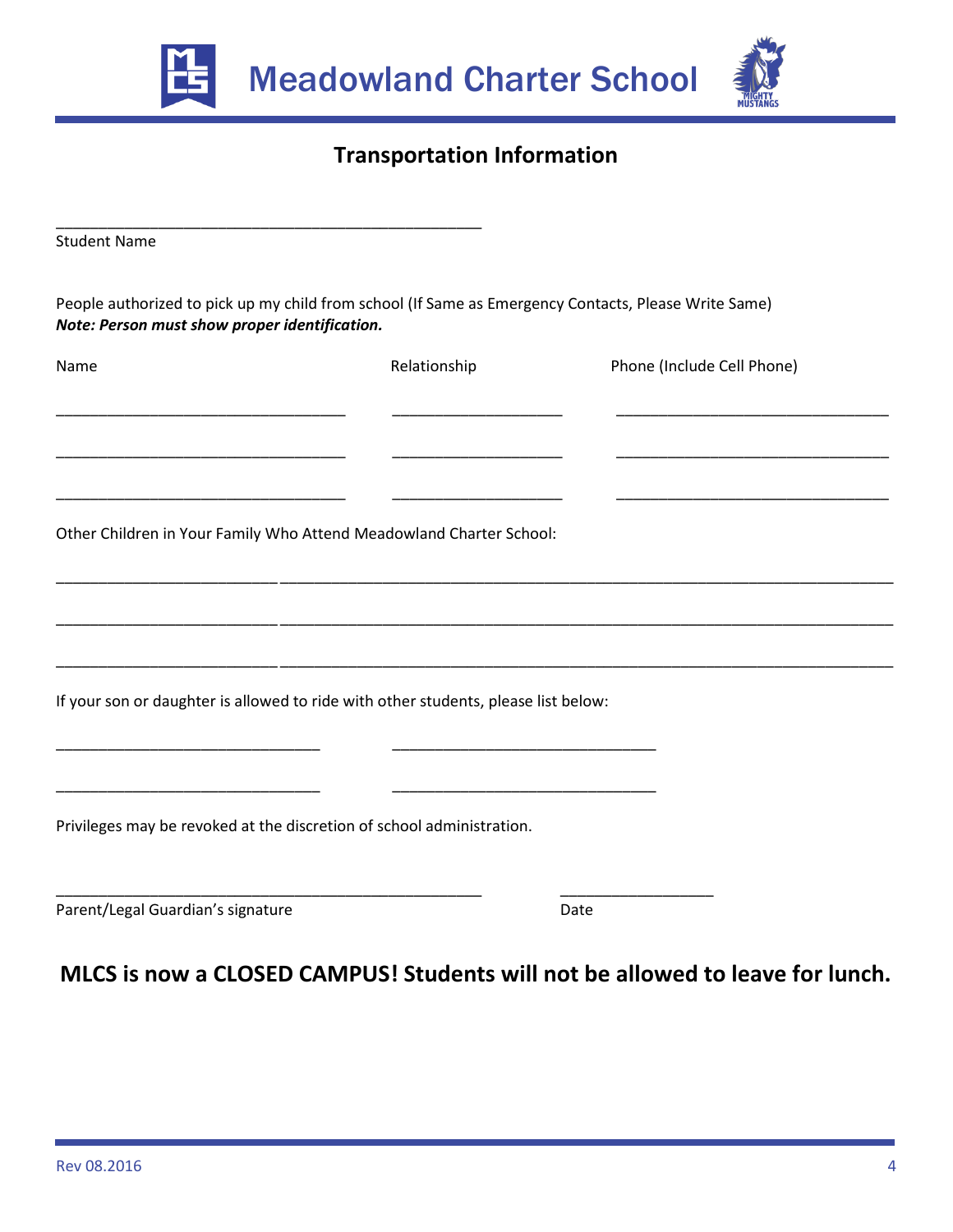

\_\_\_\_\_\_\_\_\_\_\_\_\_\_\_\_\_\_\_\_\_\_\_\_\_\_\_\_\_\_\_\_\_\_\_\_\_\_\_\_\_



# **Student Residency Questionnaire**

Student Name

NOTE: This form is an example of what some districts have found useful to include in their student enrollment packets in order to help identify the students who are homeless as required by the McKinney-Vento Homeless Education Assistance Improvement Act, 42 U.S. C. 11435. The answers to this residency information help determine the services the student may be eligible to receive. This form is based on other forms in use in the San Antonio, Northside, and Northeast ISD, and region 13 ESC areas.

1. Presently, where is the student living? *Check one box:*

| Section A                                                                                                           | Section B                                                                                                                    |
|---------------------------------------------------------------------------------------------------------------------|------------------------------------------------------------------------------------------------------------------------------|
| In a Shelter<br>With more than one family in a house or apartment<br>(other family rents or own house or apartment) | Choices in Section A do not apply                                                                                            |
| In a motel, car or campsite<br>With friends or family members<br>(other than parent/legal guardian)                 | STOP: If you checked this section, you do not need to<br>complete the remainder of this form. Submit to school<br>personnel. |
| CONTINUE: If you checked a box in SECTION A,<br>complete #2 and remainder of this form.                             |                                                                                                                              |

2. The Student lives with:

1 parent

2 parents

1 parent & another adult

 $\Box$  A relative, friend(s) or other adult(s) Alone with no friends  $\Box$  An Adult that is not the parent or the legal guardian

Parent/Legal Guardian's signature: \_\_\_\_\_\_\_\_\_\_\_\_\_\_\_\_\_\_\_\_\_\_\_\_\_\_\_\_\_\_\_\_\_\_\_\_\_\_\_\_ Date: \_\_\_\_\_\_\_\_\_\_\_\_\_

*Presenting a false record or falsifying records is an offense under Section 37.10 Penal Code, and enrollment of the child under false instruments subjects the person to liability nation or other costs, TEC Sec. 25.002 (3) (d)*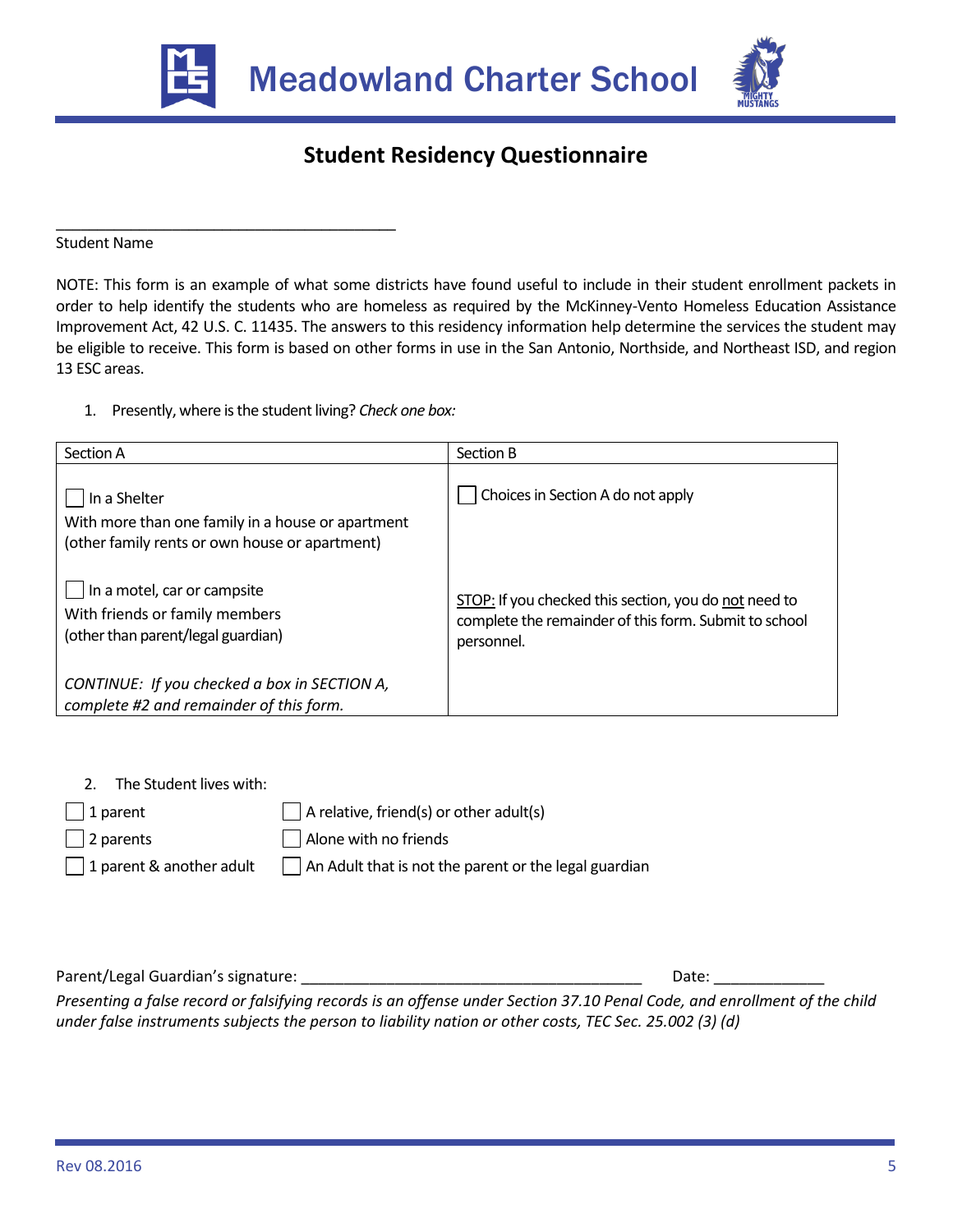Meadowland Charter School



## **Texas Education Agency Texas Public School Student Ethnicity and Race Data Questionnaire**

The United States Department of Education (USDE) requires all state and local education institutions to collect data on ethnicity and race for students and staff. This information is used for state and federal accountability reporting as well as for reporting to the Office of Civil Rights (OCR) and the Equal Employment Opportunity Commission (EEOC).

School district staff and parents or guardians of students enrolling in school are requested to provide this information. If you decline to provide this information, please be aware that the USDE requires school districts to use observer identification as a last resort for collecting the data for federal reporting.

Please answer both parts of the following questions on the student's or staff member's ethnicity and race. *United States Federal Register (71 FR 4486*6)

## **Part 1. Ethnicity: Is the person Hispanic/Latino?** *(Choose only one)*

 **Hispanic/Latino -** A person of Cuban, Mexican, Puerto Rican, South or Central American, or other Spanish culture or origin, regardless of race.

 **Not Hispanic/Latino**

## **Part 2. Race: What is the person's race?** *(Choose one or more)*

- **American Indian or Alaska Native -** A person having origins in any of the original peoples of North and South America (including Central America), and who maintains a tribal affiliation or community attachment.
- **Asian -** A person having origins in any of the original peoples of the Far East, Southeast Asia, or the Indian subcontinent including, for example, Cambodia, China, India, Japan, Korea, Malaysia, Pakistan, the Philippine Islands, Thailand, and Vietnam.

 **Black or African American -** A person having origins in any of the black racial groups of Africa.

 **Native Hawaiian or Other Pacific Islander -** A person having origins in any of the original peoples of Hawaii, Guam, Samoa, or other Pacific Islands.

 **White -** A person having origins in any of the original peoples of Europe, the Middle East, or North Africa.

Student Name

Parent/Legal Guardian's signature

\_\_\_\_\_\_\_\_\_\_\_\_\_\_\_\_\_\_\_\_\_\_\_\_\_\_\_\_\_\_\_\_

\_\_\_\_\_\_\_\_\_\_\_\_\_\_\_\_\_\_\_\_\_\_\_\_\_\_\_\_\_\_\_\_

Student Identification Number

\_\_\_\_\_\_\_\_\_\_\_\_\_\_\_\_\_\_\_\_\_\_\_\_\_\_\_\_\_\_\_\_

\_\_\_\_\_\_\_\_\_\_\_\_\_\_\_\_\_\_\_\_\_\_\_\_\_\_\_\_\_\_\_\_

Date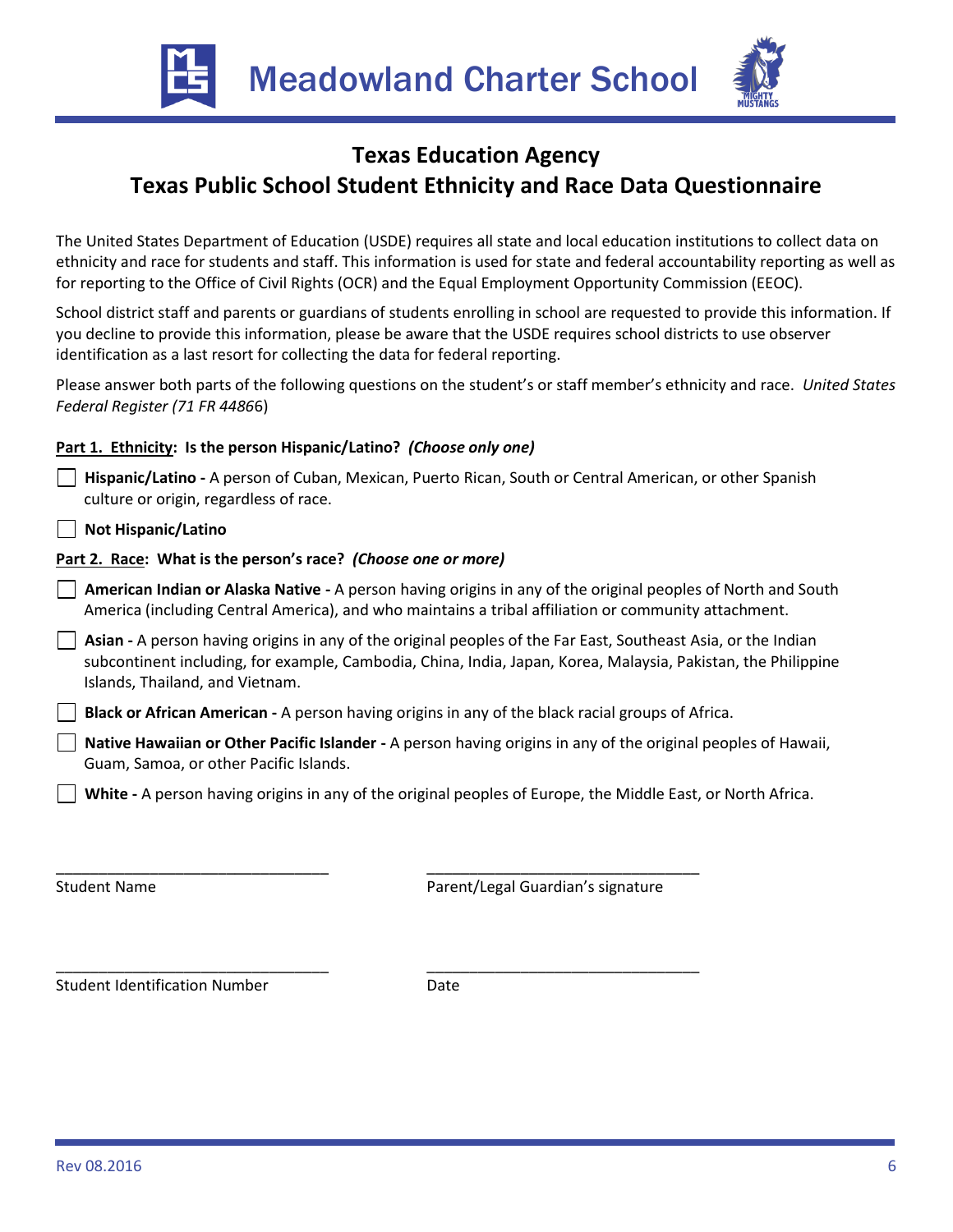



# **Home Language Survey**

This survey is required by the Texas Education Agency in an attempt to better identify those who have speaking or using the English language. Results of this survey will be used to help determine the primary language of the student for instructional purposes. Please answer both questions. Completing this form does not obligate you in any way. Your cooperation in this matter is greatly appreciated.

|                                                                                                                    | Date of Birth: ________________________ |  |  |  |  |  |
|--------------------------------------------------------------------------------------------------------------------|-----------------------------------------|--|--|--|--|--|
|                                                                                                                    |                                         |  |  |  |  |  |
|                                                                                                                    |                                         |  |  |  |  |  |
|                                                                                                                    | Date: ___________________               |  |  |  |  |  |
|                                                                                                                    |                                         |  |  |  |  |  |
|                                                                                                                    |                                         |  |  |  |  |  |
| Esta revisión es requerida por la Agencia de Educación de Texas en una tentativa de identificar mejor aquellos que |                                         |  |  |  |  |  |

tienen el hablar o la utilización de la lengua inglesa. Los resultados de esta revisión serán usados para ayudar determinan la lengua primaria del estudiante para objetivos educacionales. Por favor conteste ambas preguntas. Completar esta forma no le obliga de ningún modo. Su cooperación en esta materia es enormemente apreciada.

| Nombre del estudiante:<br><u> and the state of the state of the state of the state of the state of the state of the state of the state of the state of the state of the state of the state of the state of the state of the state </u> | Fecha de nacimiento: |  |
|----------------------------------------------------------------------------------------------------------------------------------------------------------------------------------------------------------------------------------------|----------------------|--|
| 1. Cue idioms se habla en la ease la majoria del tiempo?                                                                                                                                                                               |                      |  |
| 2. Cue idioma habla su hijo) la majoria del tiempo?                                                                                                                                                                                    |                      |  |
| Firma del padres:                                                                                                                                                                                                                      | Fecha:               |  |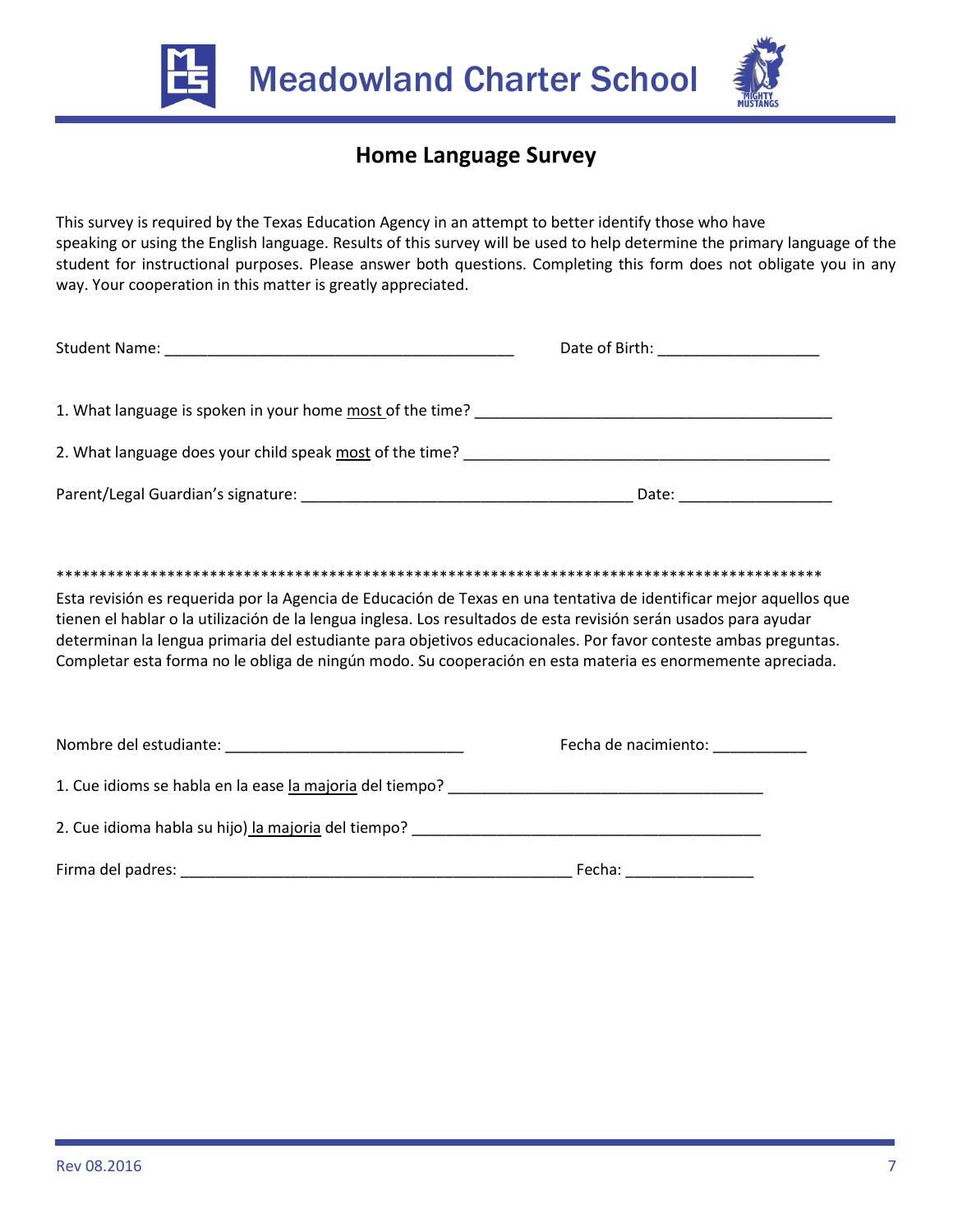



# **Employment Survey District: Meadowland Charter School**

IMPORTANT: PLEASE FILL OUT THIS FORM AND RETURN IT TO THE SCHOOL OFFICE

ARE YOU (OR ANYONE IN YOUR FAMILY) A MIGRANT AGRICULTURAL WORKER?

Within the last three years has your child traveled or moved (alone or with a parent, relative, guardian, or a spouse) so that a family member could look for or do temporary or seasonal agricultural work?



If YES, please place a check by the line that best describes the work that was done (or sought) and fill in the blanks below:

| agricultural farms, ranches, fields<br>dairies<br>poulry farms<br>fisheries | food warehouses, processing plants, or canneries    |                                           |              |
|-----------------------------------------------------------------------------|-----------------------------------------------------|-------------------------------------------|--------------|
| slaughter houses                                                            |                                                     |                                           |              |
|                                                                             | the forestry industry; plant nurseries, landscaping |                                           |              |
|                                                                             | the transportation of any agricultural products     |                                           |              |
| other:                                                                      | (specify)                                           |                                           |              |
| <b>Meadowland Charter School</b>                                            |                                                     |                                           |              |
| School                                                                      | Grade                                               | Date of Birth                             |              |
| Parent/Legal Guardian Name                                                  |                                                     | <b>Student Name</b>                       |              |
| <b>Student Home Address</b>                                                 |                                                     | Apartment name (if any)                   | Telephone    |
| <b>Mailing Address</b>                                                      |                                                     | <b>Apartment Number</b>                   | Today's Date |
|                                                                             |                                                     | School Personnel Please Fax This Form To: |              |
|                                                                             |                                                     | Fax: (210) 370-5753                       |              |
|                                                                             |                                                     | <b>Education Service Center Region 20</b> |              |
|                                                                             |                                                     | 1314 Hines Avenue, San Antonio, Texas     |              |
|                                                                             |                                                     | (210) 370-5492                            |              |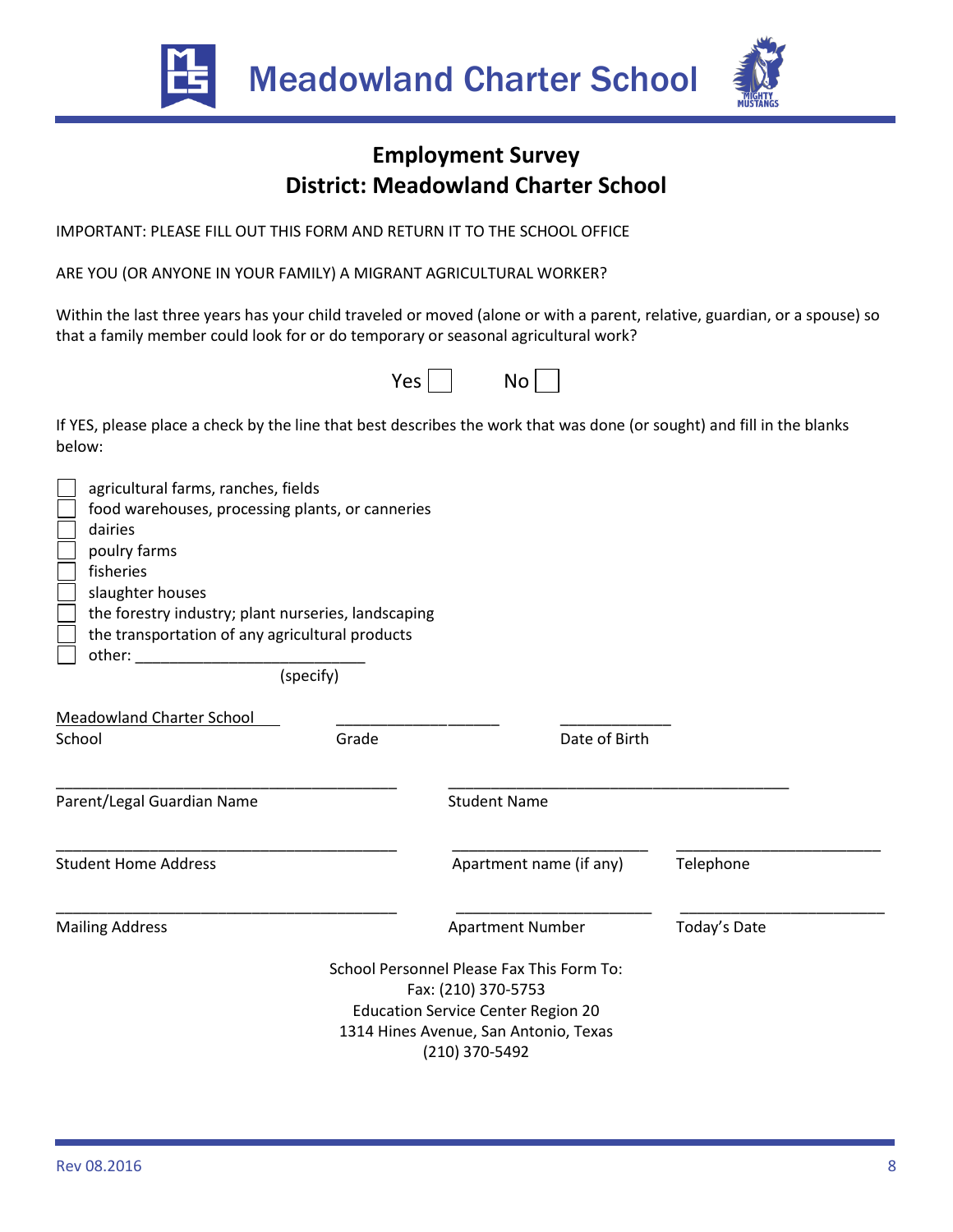



# **Enrollment Disclaimer Notice**

Date:

Your son/daughter  $\qquad \qquad \qquad \qquad \qquad$  has been enrolled temporarily as a \_\_\_\_\_\_\_\_\_ grade student. His/her schedule was compiled according to the available information. His/her schedule and/or grade level are subject to change upon receipt of official records.

\_\_\_\_\_\_\_\_\_\_\_\_\_\_\_\_\_\_\_\_\_\_\_\_\_ \_\_\_\_\_\_\_\_\_\_\_\_\_\_\_\_\_\_\_\_\_\_\_\_ Parent/Legal Guardian's signature **Example 2018** Date

## **Texas Education Code, 21.0313 Identification of Enrollment:**

When accepting a child for enrollment, the school district shall inform the parent of other person enrolling the child that presenting false documentation or false records under this sections is an offence under Section 37.10, Penal Code, and that enrollment of the child under false documents subjects the person liability for tuition or costs under Section 21.031 of this code.

The district is required to submit the student's name given for enrollment with the name on the documents received within 10 calendar days. TEC 12.0313

The previous district is required to submit the student's records to the receiving school district within 10 calendar days. However, the requirements mandated by TEC 21.0313 are not to interfere with a student's ability to enroll and attend school; rather they define the actions to be taken by the district of enrollment should identity documentation be unavailable within 30 days.

- - - - - - - - - - - - - - - - - - - - - - - - - - - - - - - - - - - - - - - - - - - - - - - - - - - - - - - - - - - - - - - - - - - - - - - - - - -

I understand that I must pass the STAAR End of Course exams in order to graduate from Meadowland Charter School.

\_\_\_\_\_\_\_\_\_\_\_\_\_\_\_\_\_\_\_\_\_\_\_\_\_\_\_\_\_\_\_ \_\_\_\_\_\_\_\_\_\_\_\_\_\_\_\_\_\_\_\_\_\_\_\_\_\_\_\_\_\_\_\_\_ Student Signature Parent/Legal Guardian's signature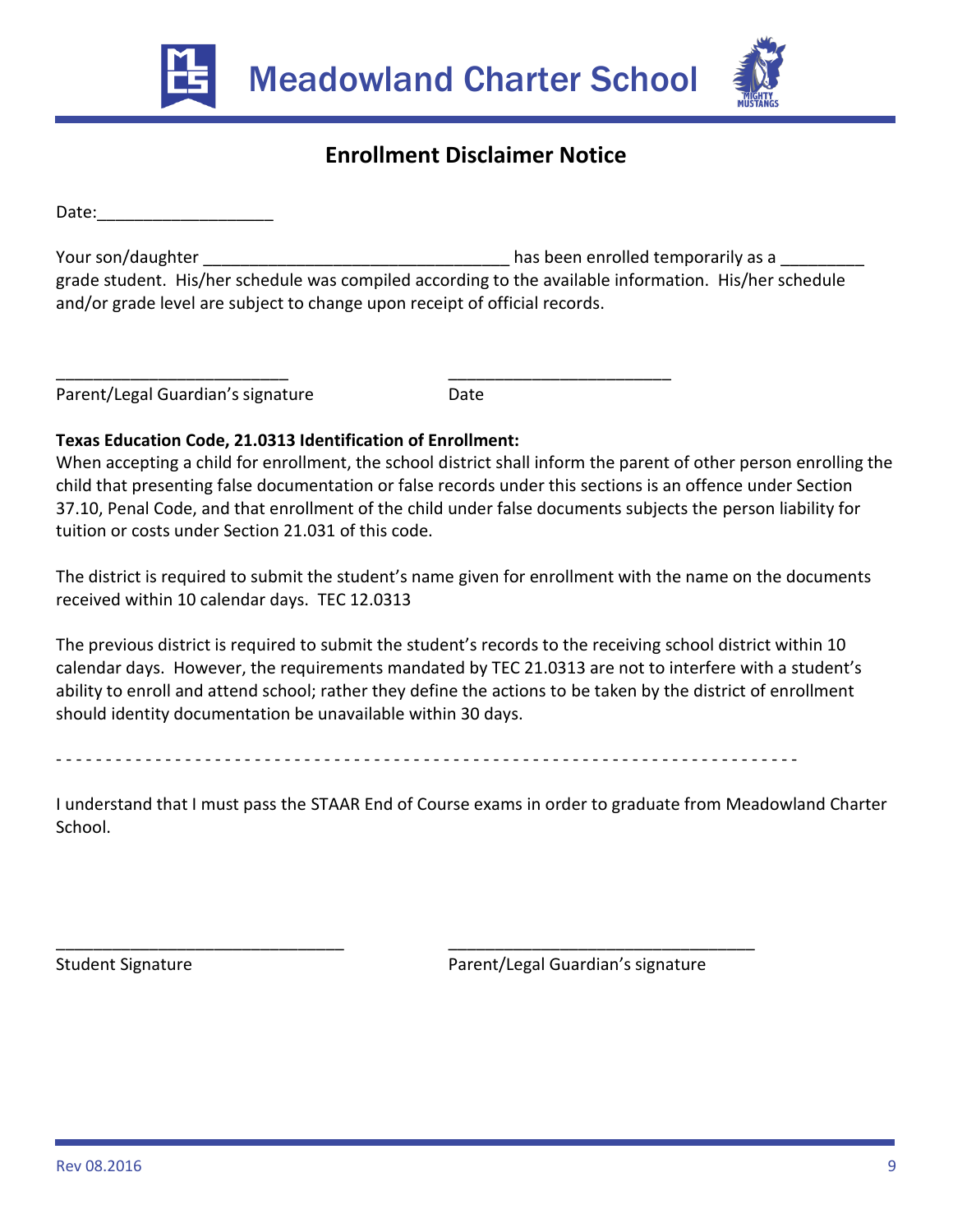



# **Parent/Legal Guardian Involvement Form**

As a condition for enrollment, I as the parent/legal guardian agree to support all the policies and procedures of the Meadowland Charter School listed in the Student/Parent Handbook and the Student Code of Conduct, including the following:

Initial Below:

| MLCS has a written parent involvement policy that is developed jointly with, and agreed upon,<br>by and distributed to parents/legal guardians of students. The parental involvement policy will<br>address needs for parents to provide input into the planning of all appropriate NCLB programs,<br>activities and procedures for the involvement of parents/legal guardians. This policy can be<br>found in the Student/Parent Handbook.   |
|-----------------------------------------------------------------------------------------------------------------------------------------------------------------------------------------------------------------------------------------------------------------------------------------------------------------------------------------------------------------------------------------------------------------------------------------------|
| Senate Bill 9 requires that every person that may come into contact with students have at least<br>a statewide criminal review on file annually. This is to insure the safety of all of the students on<br>our campus. Filling out the attached form is optional. Should you, as the parent/guardian,<br>choose not to fill out the form you will not be able to participate in activities such as field trips<br>and volunteering on campus. |
| Parents/legal guardians will keep addresses and phone numbers current in the office.                                                                                                                                                                                                                                                                                                                                                          |
| Parents/legal guardians are encouraged to attend any conferences requested by<br>Superintendent, Director of Special Education, and/or Teacher.                                                                                                                                                                                                                                                                                               |
| Parents/legal guardians are encouraged to sign all Discipline Notices sent home and for the child<br>to meet all requirements before returning to school.                                                                                                                                                                                                                                                                                     |
| Parents/legal guardians are encouraged to come to the school to pick up their child if suspended<br>for the day or in the case of illness, within one hour.                                                                                                                                                                                                                                                                                   |
| Parents/legal guardians are encouraged to follow the school grievance procedures, which<br>includes meeting with the teacher or office, the Superintendent, the Governing Board and the<br>Charter Holder Board, in that order, before further action.                                                                                                                                                                                        |

Parent/Legal Guardian's signature: \_\_\_\_\_\_\_\_\_\_\_\_\_\_\_\_\_\_\_\_\_\_\_\_\_\_\_\_\_\_\_\_\_\_\_ Date: \_\_\_\_\_\_\_\_\_\_\_\_\_\_\_\_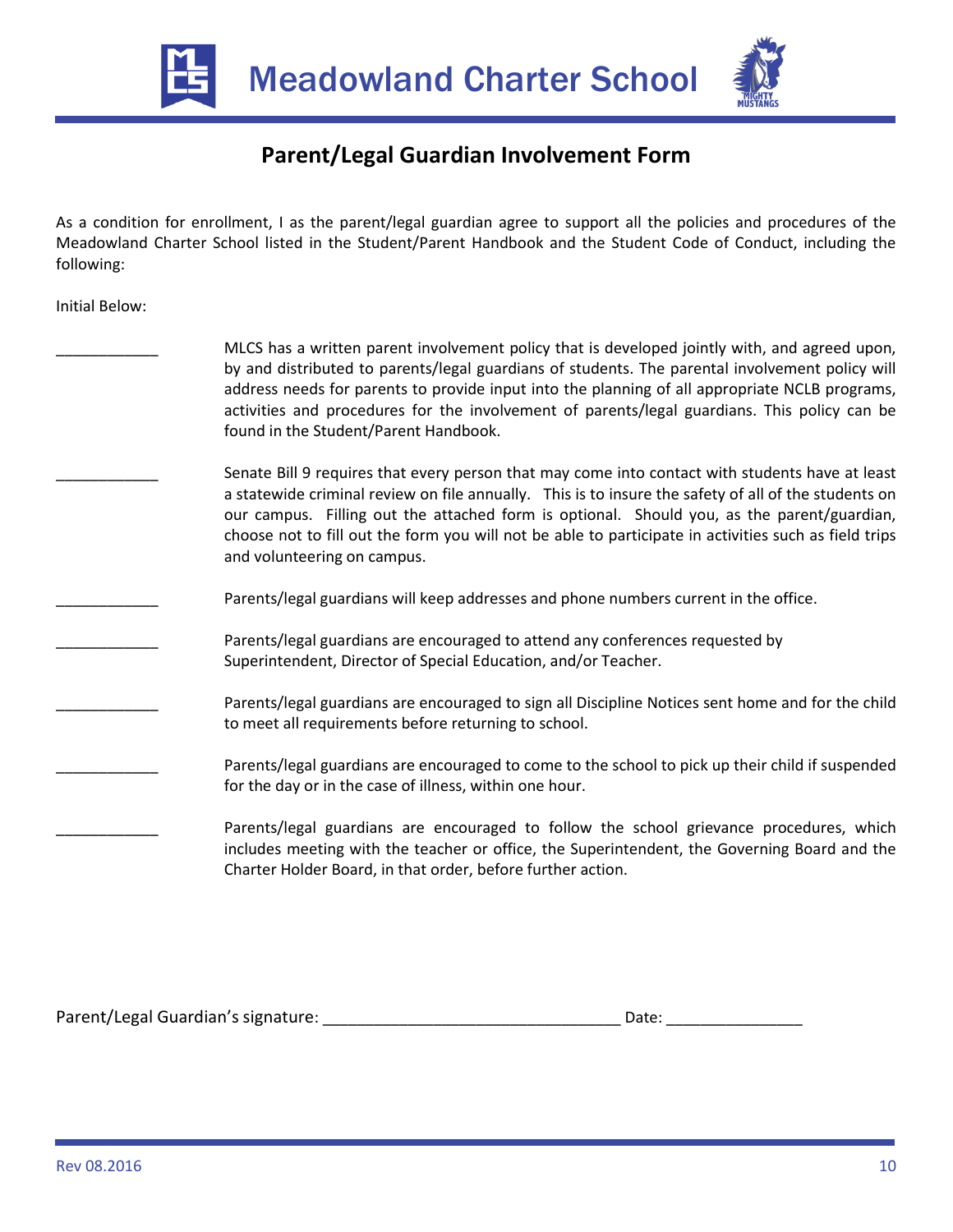#### **Meadowland Charter School, 2016-2017 Multi-Child Application for Free and Reduced-Price School Meals**

**This Box for School Use Only. Date Withdrawn:**

|                                                                  |                                                                                                                                                                                                                                                                                                                                                                                                                                                                                                                                                                                                                                                                                                                                                                                                                                                                                                                                                                                                  | Complete one application per household. Please use a pen (not a pencil).                                                                                                                                                                                                                    |                            |                                                |                                               |                      |                                                 | Dale Williurawii.                  |                           |                             |                             |                             |
|------------------------------------------------------------------|--------------------------------------------------------------------------------------------------------------------------------------------------------------------------------------------------------------------------------------------------------------------------------------------------------------------------------------------------------------------------------------------------------------------------------------------------------------------------------------------------------------------------------------------------------------------------------------------------------------------------------------------------------------------------------------------------------------------------------------------------------------------------------------------------------------------------------------------------------------------------------------------------------------------------------------------------------------------------------------------------|---------------------------------------------------------------------------------------------------------------------------------------------------------------------------------------------------------------------------------------------------------------------------------------------|----------------------------|------------------------------------------------|-----------------------------------------------|----------------------|-------------------------------------------------|------------------------------------|---------------------------|-----------------------------|-----------------------------|-----------------------------|
| Step 1                                                           | List ALL Household Members Who Are Infants, Children, and Students up to and Including Grade 12. If more spaces are needed, use the Additional Household Member Sheet on the back.                                                                                                                                                                                                                                                                                                                                                                                                                                                                                                                                                                                                                                                                                                                                                                                                               |                                                                                                                                                                                                                                                                                             |                            |                                                |                                               |                      |                                                 |                                    |                           |                             |                             |                             |
| Definition of<br>Household                                       | List each child's name.                                                                                                                                                                                                                                                                                                                                                                                                                                                                                                                                                                                                                                                                                                                                                                                                                                                                                                                                                                          |                                                                                                                                                                                                                                                                                             |                            |                                                | <b>Student Attends</b><br>School in District? | Optional:<br>Student | Check all that apply.                           |                                    |                           |                             |                             |                             |
| Member: Anyone<br>who is living with                             | First Name                                                                                                                                                                                                                                                                                                                                                                                                                                                                                                                                                                                                                                                                                                                                                                                                                                                                                                                                                                                       | Last Name<br>ML                                                                                                                                                                                                                                                                             |                            |                                                | Yes<br>No                                     | Grade                | ID<br>Number                                    | Foster                             | Head<br>Start             | Homel<br>ess                | Migran                      | Runaway                     |
| you and shares<br>income and                                     | 1.                                                                                                                                                                                                                                                                                                                                                                                                                                                                                                                                                                                                                                                                                                                                                                                                                                                                                                                                                                                               |                                                                                                                                                                                                                                                                                             |                            |                                                |                                               |                      |                                                 |                                    |                           |                             |                             |                             |
| expenses, even if                                                | 2.                                                                                                                                                                                                                                                                                                                                                                                                                                                                                                                                                                                                                                                                                                                                                                                                                                                                                                                                                                                               |                                                                                                                                                                                                                                                                                             |                            |                                                | $\Box$                                        |                      |                                                 | L.                                 |                           | $\Box$                      | $\mathcal{L}_{\mathcal{A}}$ |                             |
| not related.                                                     | 3.                                                                                                                                                                                                                                                                                                                                                                                                                                                                                                                                                                                                                                                                                                                                                                                                                                                                                                                                                                                               |                                                                                                                                                                                                                                                                                             |                            |                                                | $\Box$                                        |                      |                                                 | $\mathcal{L}$                      |                           | $\mathcal{L}_{\mathcal{A}}$ | $\overline{\phantom{0}}$    |                             |
| Children in Foster                                               | 4.                                                                                                                                                                                                                                                                                                                                                                                                                                                                                                                                                                                                                                                                                                                                                                                                                                                                                                                                                                                               |                                                                                                                                                                                                                                                                                             |                            |                                                | $\overline{\phantom{a}}$                      |                      |                                                 | $\overline{\phantom{a}}$           | L                         | $\Box$                      | $\Box$                      |                             |
| care; children who<br>meet the definition                        | 5.                                                                                                                                                                                                                                                                                                                                                                                                                                                                                                                                                                                                                                                                                                                                                                                                                                                                                                                                                                                               |                                                                                                                                                                                                                                                                                             |                            |                                                | $\Box$                                        |                      |                                                 |                                    |                           | □                           | $\overline{\phantom{a}}$    |                             |
| of <b>Homeless</b> ,                                             | 6.                                                                                                                                                                                                                                                                                                                                                                                                                                                                                                                                                                                                                                                                                                                                                                                                                                                                                                                                                                                               |                                                                                                                                                                                                                                                                                             |                            |                                                | $\overline{\phantom{a}}$                      |                      |                                                 | Г                                  | П                         | $\Box$                      | $\Box$                      |                             |
| Migrant, or<br><b>Runaway</b> or who                             | Participation in a Categorical Program                                                                                                                                                                                                                                                                                                                                                                                                                                                                                                                                                                                                                                                                                                                                                                                                                                                                                                                                                           |                                                                                                                                                                                                                                                                                             |                            |                                                |                                               |                      |                                                 |                                    |                           |                             |                             |                             |
| participate in Head                                              |                                                                                                                                                                                                                                                                                                                                                                                                                                                                                                                                                                                                                                                                                                                                                                                                                                                                                                                                                                                                  |                                                                                                                                                                                                                                                                                             |                            |                                                |                                               |                      |                                                 |                                    |                           |                             |                             |                             |
| <b>Start</b> are eligible                                        |                                                                                                                                                                                                                                                                                                                                                                                                                                                                                                                                                                                                                                                                                                                                                                                                                                                                                                                                                                                                  | If every child listed in Step 1 is a participant any one of the following programs—Foster, Head Start, Homeless, Migrant, or Runaway, skip Step 2 and complete Step 3.<br>SNAP, TANF, or FDPIR: Do any Household Members (including you) currently participate in SNAP, TANF, and/or FDPIR? |                            |                                                |                                               |                      |                                                 |                                    |                           |                             |                             |                             |
| for free meals.                                                  |                                                                                                                                                                                                                                                                                                                                                                                                                                                                                                                                                                                                                                                                                                                                                                                                                                                                                                                                                                                                  | If No, complete Steps 2 and 3. If Yes to SNAP/TANF > Write the Eligibility Determination Group (EDG) number in this space                                                                                                                                                                   |                            |                                                |                                               |                      |                                                 |                                    |                           |                             |                             | , skip Step 2, and complete |
| Please read the                                                  | Step 3.                                                                                                                                                                                                                                                                                                                                                                                                                                                                                                                                                                                                                                                                                                                                                                                                                                                                                                                                                                                          |                                                                                                                                                                                                                                                                                             |                            |                                                |                                               |                      |                                                 |                                    |                           |                             |                             |                             |
| directions for more<br>information.                              |                                                                                                                                                                                                                                                                                                                                                                                                                                                                                                                                                                                                                                                                                                                                                                                                                                                                                                                                                                                                  | If Yes to FDPIR, check this box $\Box$ , skip Step 2, and complete Step 3.                                                                                                                                                                                                                  |                            |                                                |                                               |                      |                                                 |                                    |                           |                             |                             |                             |
| Please read the<br>directions for more<br>information.           | Report Income for ALL Household Members (Skip this step if you entered an EDG number or checked the box to indicate participation in FDPIR in Step 1).<br>A. Total Household Members (Children &<br>B. Last Four Digits of Social Security Number (SSN) of an Adult Household Member:<br>$XXX - XX -$<br>Adults)<br>$\Box$ Check if no SSN<br>C. Income for Adult Household Members (Including Yourself, But Not Children)<br>List all Household Members not listed in STEP 1 (including yourself) even if they do not receive income. For each Household Member listed, if they do receive income, report total<br>income (without deductions) for each source in whole dollars only. Indicate the frequency of income: W=Weekly, E=Every 2 Weeks, T=Twice per Month, M=Monthly, A=Annually. If<br>they do not receive income from any source, write '0.' If you enter '0' or leave any fields blank, you are certifying (promising) that there is no income to report.<br>Pensions/Retirement/ |                                                                                                                                                                                                                                                                                             |                            |                                                |                                               |                      |                                                 |                                    |                           |                             |                             |                             |
|                                                                  |                                                                                                                                                                                                                                                                                                                                                                                                                                                                                                                                                                                                                                                                                                                                                                                                                                                                                                                                                                                                  | <b>Work Earnings</b>                                                                                                                                                                                                                                                                        |                            | <b>Public Assistance/</b>                      |                                               |                      | Security/Supplemental<br><b>Security Income</b> |                                    |                           | <b>All Other</b>            |                             |                             |
|                                                                  | <b>Adult's First/Last Name</b>                                                                                                                                                                                                                                                                                                                                                                                                                                                                                                                                                                                                                                                                                                                                                                                                                                                                                                                                                                   | (Enter Amount)                                                                                                                                                                                                                                                                              | Frequency<br>(Circle One)  | <b>Child Support/Alimony</b><br>(Enter Amount) | Frequency<br>(Circle One)                     |                      | (Enter Amount)                                  | Frequency<br>(Circle One)          |                           | (Enter Amount)              |                             | Frequency<br>(Circle One)   |
|                                                                  | 1.                                                                                                                                                                                                                                                                                                                                                                                                                                                                                                                                                                                                                                                                                                                                                                                                                                                                                                                                                                                               | \$                                                                                                                                                                                                                                                                                          | $W-E-T-M-A$                | \$                                             | $W-E-T-M-A$                                   | \$                   |                                                 | $W-E-T-M-A$                        | \$                        |                             |                             | $W-E-T-M-A$                 |
|                                                                  | 2.                                                                                                                                                                                                                                                                                                                                                                                                                                                                                                                                                                                                                                                                                                                                                                                                                                                                                                                                                                                               | \$                                                                                                                                                                                                                                                                                          | $W-E-T-M-A$                | \$                                             | $W-E-T-M-A$                                   | \$                   |                                                 | $W-E-T-M-A$                        | \$                        |                             |                             | $W-E-T-M-A$                 |
|                                                                  | 3.<br>4.                                                                                                                                                                                                                                                                                                                                                                                                                                                                                                                                                                                                                                                                                                                                                                                                                                                                                                                                                                                         | Ś<br>\$                                                                                                                                                                                                                                                                                     | $W-E-T-M-A$<br>$W-E-T-M-A$ | Ś.<br>\$                                       | $W-E-T-M-A$<br>$W-E-T-M-A$                    | \$<br>\$             |                                                 | $W-E-T-M-A$<br>W-E-T-M-A           | \$<br>$\ddot{\mathsf{S}}$ |                             |                             | $W-E-T-M-A$<br>$W-E-T-M-A$  |
|                                                                  | 5.                                                                                                                                                                                                                                                                                                                                                                                                                                                                                                                                                                                                                                                                                                                                                                                                                                                                                                                                                                                               | \$                                                                                                                                                                                                                                                                                          | $W-E-T-M-A$                | \$                                             | $W-E-T-M-A$                                   | \$                   |                                                 | $W-E-T-M-A$                        | \$                        |                             |                             |                             |
|                                                                  |                                                                                                                                                                                                                                                                                                                                                                                                                                                                                                                                                                                                                                                                                                                                                                                                                                                                                                                                                                                                  |                                                                                                                                                                                                                                                                                             |                            |                                                |                                               |                      |                                                 |                                    |                           |                             |                             |                             |
|                                                                  |                                                                                                                                                                                                                                                                                                                                                                                                                                                                                                                                                                                                                                                                                                                                                                                                                                                                                                                                                                                                  |                                                                                                                                                                                                                                                                                             |                            |                                                |                                               |                      |                                                 |                                    |                           |                             |                             | $W-E-T-M-A$                 |
|                                                                  | Step 1.                                                                                                                                                                                                                                                                                                                                                                                                                                                                                                                                                                                                                                                                                                                                                                                                                                                                                                                                                                                          | D. Combined Income for Children in the Household<br>Record combined total income by frequency for all children listed in                                                                                                                                                                    |                            | Weekly<br>Ś.                                   | \$                                            | <b>Every 2 Weeks</b> | \$                                              | <b>Twice per Month</b>             | \$                        | Monthly                     | \$                          | Annually                    |
|                                                                  | Provide Contact Information and Adult Signature.                                                                                                                                                                                                                                                                                                                                                                                                                                                                                                                                                                                                                                                                                                                                                                                                                                                                                                                                                 |                                                                                                                                                                                                                                                                                             |                            |                                                |                                               |                      |                                                 |                                    |                           |                             |                             |                             |
| Step 3<br>Please read the<br>directions for more<br>information. | I certify (promise) that all information on this application is true and that all income is reported. I understand that this information is given in connection with the receipt of Federal funds, and that school<br>officials may verify (check) the information. I am aware that if I purposely give false information, my children may lose meal benefits, and I may be prosecuted under applicable State and Federal laws.                                                                                                                                                                                                                                                                                                                                                                                                                                                                                                                                                                  |                                                                                                                                                                                                                                                                                             |                            |                                                |                                               |                      |                                                 |                                    |                           |                             |                             |                             |
|                                                                  | Street Address/Apt #                                                                                                                                                                                                                                                                                                                                                                                                                                                                                                                                                                                                                                                                                                                                                                                                                                                                                                                                                                             | City                                                                                                                                                                                                                                                                                        |                            | State                                          | Zip                                           |                      |                                                 | Daytime Phone and Email (Optional) |                           |                             |                             |                             |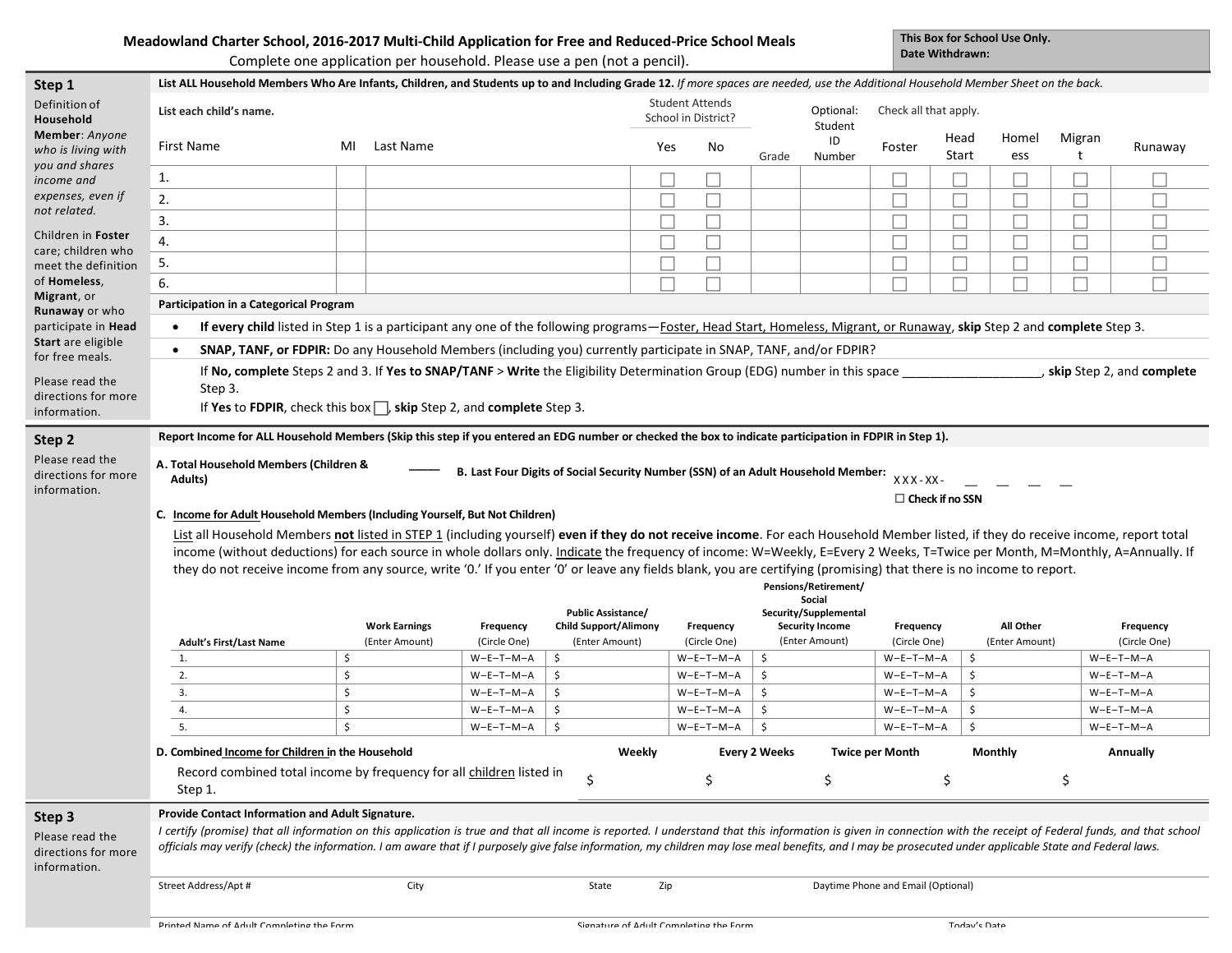#### **Additional Household Member Space—2016-2017 Multi-Child Application for Free and Reduced-Price School Meals**

| Step 1,<br><b>Additional</b> |                         |    | List ALL Household Members Who Are Infants, Children, and Students up to and Including Grade 12. |     |    |                      |                       |        |               |          |         |         |
|------------------------------|-------------------------|----|--------------------------------------------------------------------------------------------------|-----|----|----------------------|-----------------------|--------|---------------|----------|---------|---------|
|                              | List each child's name. |    | <b>Student Attends</b><br>School in District?                                                    |     |    | Optional:<br>Student | Check all that apply. |        |               |          |         |         |
|                              | First Name              | MI | Last Name                                                                                        | Yes | No | Grade                | ID<br>Number          | Foster | Head<br>Start | Homeless | Migrant | Runaway |
|                              | ,,                      |    |                                                                                                  |     |    |                      |                       |        |               |          |         |         |
|                              | 8.                      |    |                                                                                                  |     |    |                      |                       |        |               |          |         |         |
|                              | 9.                      |    |                                                                                                  |     |    |                      |                       |        |               |          |         |         |
|                              | 10.                     |    |                                                                                                  |     |    |                      |                       |        |               |          |         |         |
|                              | 11.                     |    |                                                                                                  |     |    |                      |                       |        |               |          |         |         |

**Report Income for ALL Household Members (Skip this step if you entered an EDG number or checked the box to indicate participation in FDPIR in Step 1).**

|                                | <b>Work Earnings</b> | Frequency    | <b>Public Assistance/</b><br><b>Child Support/Alimony</b> | Frequency    | Pensions/Retirement/<br>Social Security/ Sup.<br><b>Security Income</b> | Frequency    | All Other      | Frequency    |
|--------------------------------|----------------------|--------------|-----------------------------------------------------------|--------------|-------------------------------------------------------------------------|--------------|----------------|--------------|
| <b>Adult's First/Last Name</b> | (Enter Amount)       | (Circle One) | (Enter Amount)                                            | (Circle One) | (Enter Amount)                                                          | (Circle One) | (Enter Amount) | (Circle One) |
|                                |                      | $W-F-T-M-A$  |                                                           | W-E-T-M-A    |                                                                         | $W-E-T-M-A$  |                | $W-E-T-M-A$  |
|                                |                      | W-E-T-M-A    |                                                           | W-E-T-M-A    |                                                                         | $W-E-T-M-A$  |                | $W-E-T-M-A$  |
|                                |                      | $W-F-T-M-A$  |                                                           | $W-E-T-M-A$  |                                                                         | $W-E-T-M-A$  |                | $W-E-T-M-A$  |
|                                |                      | $W-F-T-M-A$  |                                                           | W-E-T-M-A S  |                                                                         | $W-E-T-M-A$  |                | $W-E-T-M-A$  |
| 10.                            |                      | $W-F-T-M-A$  |                                                           | $W-E-T-M-A$  |                                                                         | $W-E-T-M-A$  |                | $W-E-T-M-A$  |

The Richard B. Russell National School Lunch Act requires the information on this application. You do not have to give the information, but if you do not, we cannot approve your child for free or reduced price meals. You m last four digits of the social security number of the adult household member who signs the application. The last four digits of the social security number is not required when you apply on behalf of a foster child or you l Nutrition Assistance Program (SNAP), Temporary Assistance for Needy Families (TANF) Program or Food Distribution Program on Indian Reservations (FDPIR) case number or other FDPIR identifier for your child or when you indic adult household member signing the application does not have a social security number. We will use your information to determine if your child is eligible for free or reduced price meals, and for administration and enforce and breakfast programs. We MAY share your eligibility information with education, health, and nutrition programs to help them evaluate, fund, or determine benefits for their programs, auditors for program reviews, and law officials to help them look into violations of program rules.

In accordance with Federal civil rights law and U.S. Department of Agriculture (USDA) civil rights regulations and policies, the USDA, its Agencies, offices, and employees, and institutions participating in or administerin programs are prohibited from discriminating based on race, color, national origin, sex, disability, age, or reprisal or retaliation for prior civil rights activity in any program or activity conducted or funded by USDA. Pe disabilities who require alternative means of communication for program information (e.g. Braille, large print, audiotape, American Sign Language, etc.), should contact the Agency (State or local) where they applied for be Individuals who are deaf, hard of hearing or have speech disabilities may contact USDA through the Federal Relay Service at (800) 877-8339. Additionally, program information may be made available in languages other than English.

To file a program complaint of discrimination, complete th[e USDA Program Discrimination Complaint Form,](http://www.ocio.usda.gov/sites/default/files/docs/2012/Complain_combined_6_8_12.pdf) (AD-3027) found online at[: http://www.ascr.usda.gov/complaint\\_filing\\_cust.html,](http://www.ascr.usda.gov/complaint_filing_cust.html) and at any USDA office, or write a letter addressed to USDA and provide in the letter all of the information requested in the form. To request a copy of the complaint form, call (866) 632-9992. Submit your completed form or letter to USDA by: (1) mail: U.S. Department of Agriculture, Office of the Assistant Secretary for Civil Rights, 1400 Independence Avenue, SW, Washington, D.C. 20250-9410; (2) fax: (202) 690-7442; or (3) email[: program.intake@usda.gov.](mailto:program.intake@usda.gov)

This institution is an equal opportunity provider.

| Do Not Fill Out This Part. This Is For School Use Only.                                                                                                                                                      |                                      |               |         |          |                                    |              |         |        |
|--------------------------------------------------------------------------------------------------------------------------------------------------------------------------------------------------------------|--------------------------------------|---------------|---------|----------|------------------------------------|--------------|---------|--------|
| Income Determination: Multiple income frequencies must be converted to annual amounts and combined to determine household income. Do not convert if only one<br><b>Date Received:</b>                        |                                      |               |         |          |                                    |              |         |        |
| income frequency is provided by the household. If converting income to annual, round only the final number—Annual Income Conversion: Weekly x 52   Every 2 Weeks x<br>26   Twice a Month x 24   Monthly x 12 |                                      |               |         |          | Categorical<br><b>Determinatio</b> | Eligibility: |         |        |
| Household Size:<br>Total Income:                                                                                                                                                                             | Weekly<br>Every 2 Weeks              | Twice a Month | Monthly | Annually | n                                  | Free         | Reduced | Denied |
|                                                                                                                                                                                                              |                                      |               |         |          |                                    |              |         |        |
| Reviewing/Determining Official's Signature/Date                                                                                                                                                              | Confirming Official's Signature/Date |               |         |          |                                    |              |         |        |
|                                                                                                                                                                                                              |                                      |               |         |          |                                    |              |         |        |
|                                                                                                                                                                                                              |                                      |               |         |          |                                    |              |         |        |
|                                                                                                                                                                                                              |                                      |               |         |          |                                    |              |         |        |

**Step 2, Additional**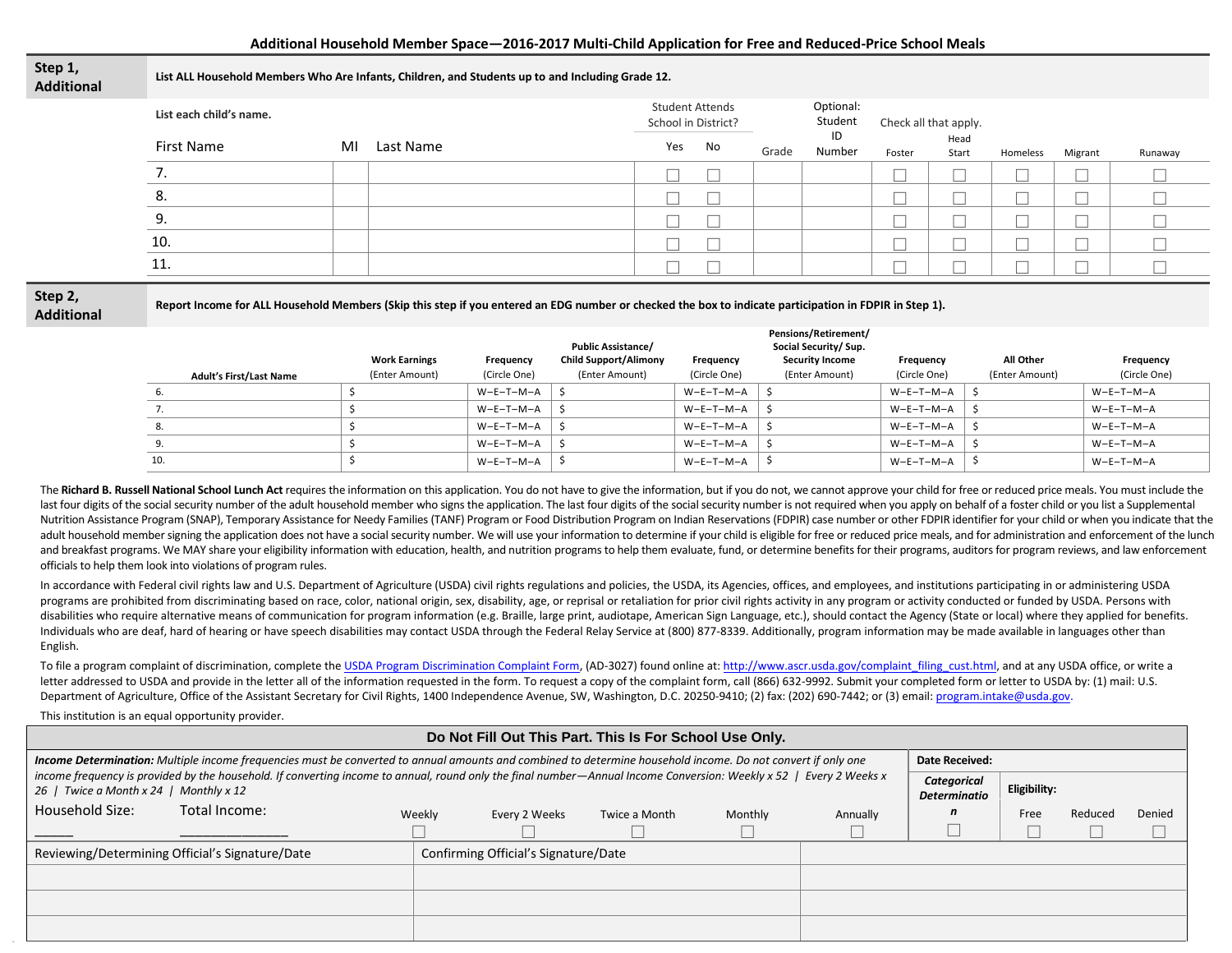



## **Annual Notice of Confidentiality of Records**

Meadowland Charter School gives annual notice to parents and eligible students informing them of their rights under the Family Educational Rights and Privacy Act.

Right to Inspect: A parent/eligible student may, upon request, inspect the special education records of the student. The Charter School will comply with such requests as soon as possible but in no case later than 45 days after the request. In every case, if records are requested before an ARD meeting, the records will be supplied before the meeting. The Charter School will be glad to assist parents with interpretations or explanations of the records. The parents may supply a written request for a representative of theirs to request and inspect records of their child(ren). Such requests cannot be honored except by written request.

The Charter School assumes either parent of the child has a right to inspect records of that child unless it is supplied legal evidence to the contrary. The Charter School reserves the right to determine whether such evidence is satisfactory.

Records of Access: The Charter School keeps a record of occasions when other than the parent, student, or authorized -school official accesses the student's records. This record contains the name of the person, date, and the purpose of accessing the record. A parent/student may inspect this record of access upon request.

Records of More Than One Child: If any educational records include information on more than one child, the parent of a student or eligible student may inspect only the information related to the student in question.

Types of Records Kept: The special education records kept by the Charter School are as follow: information about the referral made for possible special education services; consents for evaluations and placement (and other consents); the full and initial evaluation; individual educational plans; other necessary records required to determine that the student is eligible for special education services or to implement the delivery of those services. The person with direct responsibility for these records is the Director of Special Education, who may be reached at Meadowland Charter School, P.O. Box 2266, Boerne, Texas, 78006 The special education records are kept at the office (above). A request or complaint concerning the rights of parents or eligible students to records can be addressed to the Director of Special Education above.

Faxes or Copies: Copies of records supplied to parents or eligible student(s) will be made at cost.

Amendment of Records: A parent/eligible student has the right to request an amendment of the student's records if it is believed by them that the records are inaccurate, misleading, or a violation of the student's rights. Such a request should be made in writing to the Director of Special Education. If the Charter School refuses to amend the records, it will inform the parent/eligible student in writing of its refusal.

Hearings: If the parent/eligible student decides (see Amendment of Records) to request a hearing from the School Management Board regarding their request to amend records, the request for a hearing should be made to the Superintendent.

Hearings shall be conducted according to the rules set out in Reg 99.22 of the State Board of Education's policies of the Charter School.

After the hearing, the Charter School will either amend the records or inform the parent/eligible student in writing of its refusal. The notice shall inform the parent/eligible student of his/her right to place a written statement in the records. The written comments shall be disclosed to other persons whenever the records themselves are disclosed.

Disclosures: Generally speaking, the Charter School will not disclose educational records to persons other than the parent/eligible student. The Charter School observes the following exceptions to the rule:

Destruction of Records: The policy regarding the destruction of records is in the Operating Guidelines for Special Education and will be sent on request.

Officials Who Have Access to Records: The following persons are considered to have a legitimate educational Interest In special education students: teachers of the student; the principal/superintendent of the student; ARD committee members; PEIMS coordinator/clerk; guidance counselors; assessment personnel; and the student's attorney. If any, others may demonstrate a legitimate interest in the student.

1. Upon written request, the Charter School will forward copies of relevant records to persons whom the parent/eligible student requests have said records.

2. The Charter School discloses the educational records of the student to teachers, administrations, and other officials of the school when such persons have a legitimate interest in the student.

3. The Charter School will inform another school district of the student's placement in special education, dates of placement, services the student was receiving, and disability. Other records are forwarded at the written request of the parent/eligible student.

4. Auditors of the Comptroller General of the United States, the Department of Education, and the Texas Education Agency will be able to view records.

5. Data contained in special education folders may be used in research studies supervised by the Director of Special Education/Superintendent but will not be personally identifiable outside the Charter School Office.

6. The Charter School will disclose student data as may be required by the Texas Education Agency accreditation effort.

7. The Charter School will disclose records when required to do so by court order or subpoena. The Charter School will document that parent/eligible student was notified of such action or that such effort to notify was made.

8. In case of a medical or safety emergency, records will be disclosed under the conditions described in Reg. 99.36.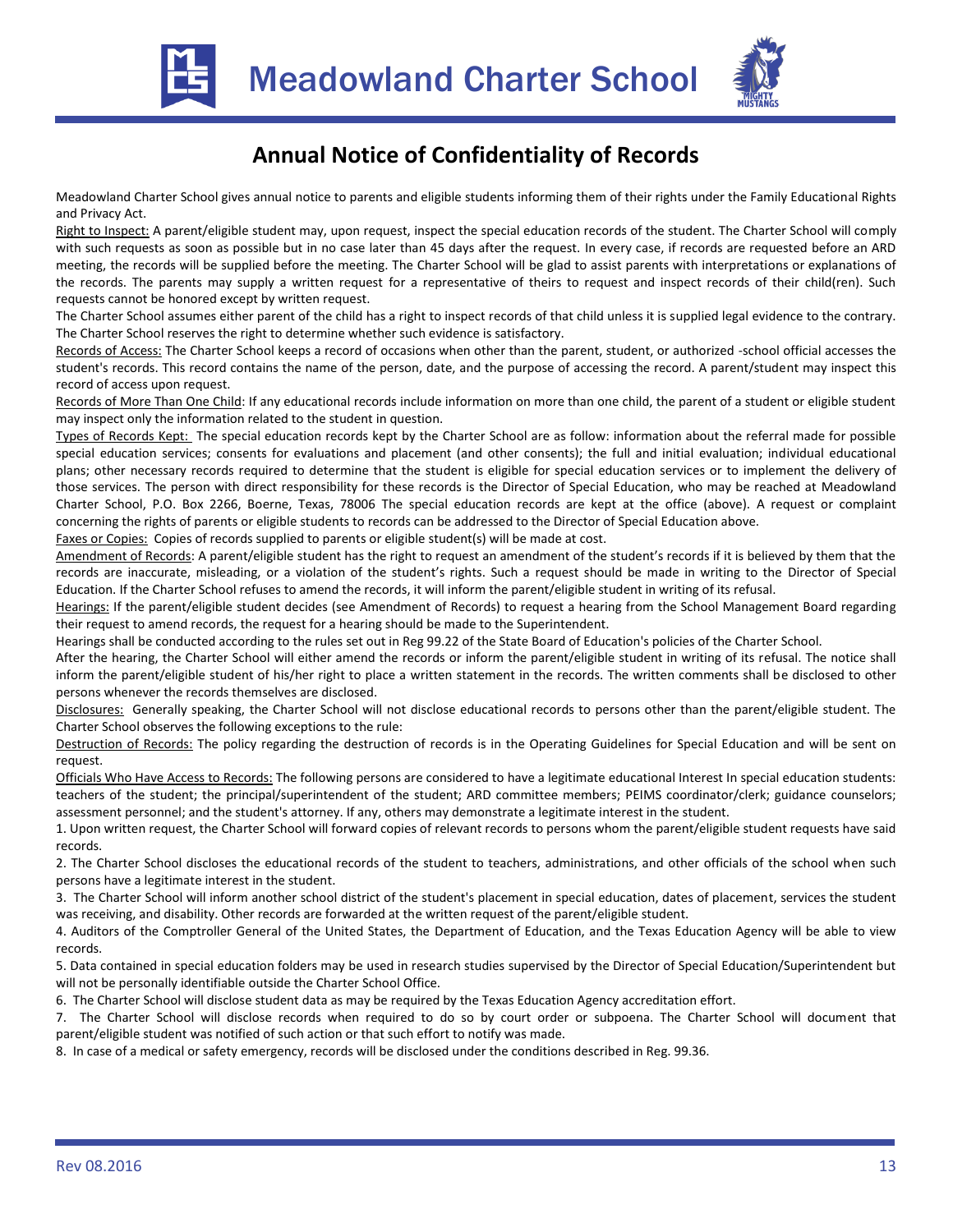



# **Parent Notification of Teacher's Qualifications and Parent Concern/Complaint Process**

## **Parent Notification**

Compliance with P.L. 107410, Section 111 1(h)(6)(A)

To: All Parents From: Meadowland Charter School Subject: Notification to Parents/Legal Guardians of Teacher Qualifications

As a parent/legal guardian of a student at Meadowland Charter School, you have the right to know the professional qualifications of the classroom teachers who instruct your child, and Federal law requires the school system to provide you this information in a timely manner if you request it. Specifically, you have the right to request the following information about each of your child's classroom teachers:

- Whether the teacher meets the state qualifications and licensing criteria for the grades and subjects he or she teaches.
- Whether the teacher is teaching under emergency or provisional status because of special circumstances.
- The teacher's college major, whether the teacher has any advanced degrees, and the field of discipline of the certification or degree.
- Whether paraprofessionals provide services to your child, if so, their qualifications.

If you would like to receive any of this information, please contact Site Director at (830) 331-4094.

## **Parental Concern/Complaint Process**

- 1. Parents/Legal Guardians may express complaints or concerns to an individual teacher or school Instructional Director.
- 2. If the parent/legal guardian is not satisfied with the response, they may submit a written complaint or concern to the Superintendent.
- 3. If the parent/legal guardian is not satisfied with the response, they may submit a written complaint or concern to the School Governing Board.
- 4. If parent/legal guardian is not satisfied with the response, they may submit a written complaint or concern to the Roy Maas' Youth Alternatives Board of Directors.

The Roy Maas' Youth Alternatives Board of Directors shall not delegate final authority to hear or decide citizen complaints or parental concerns.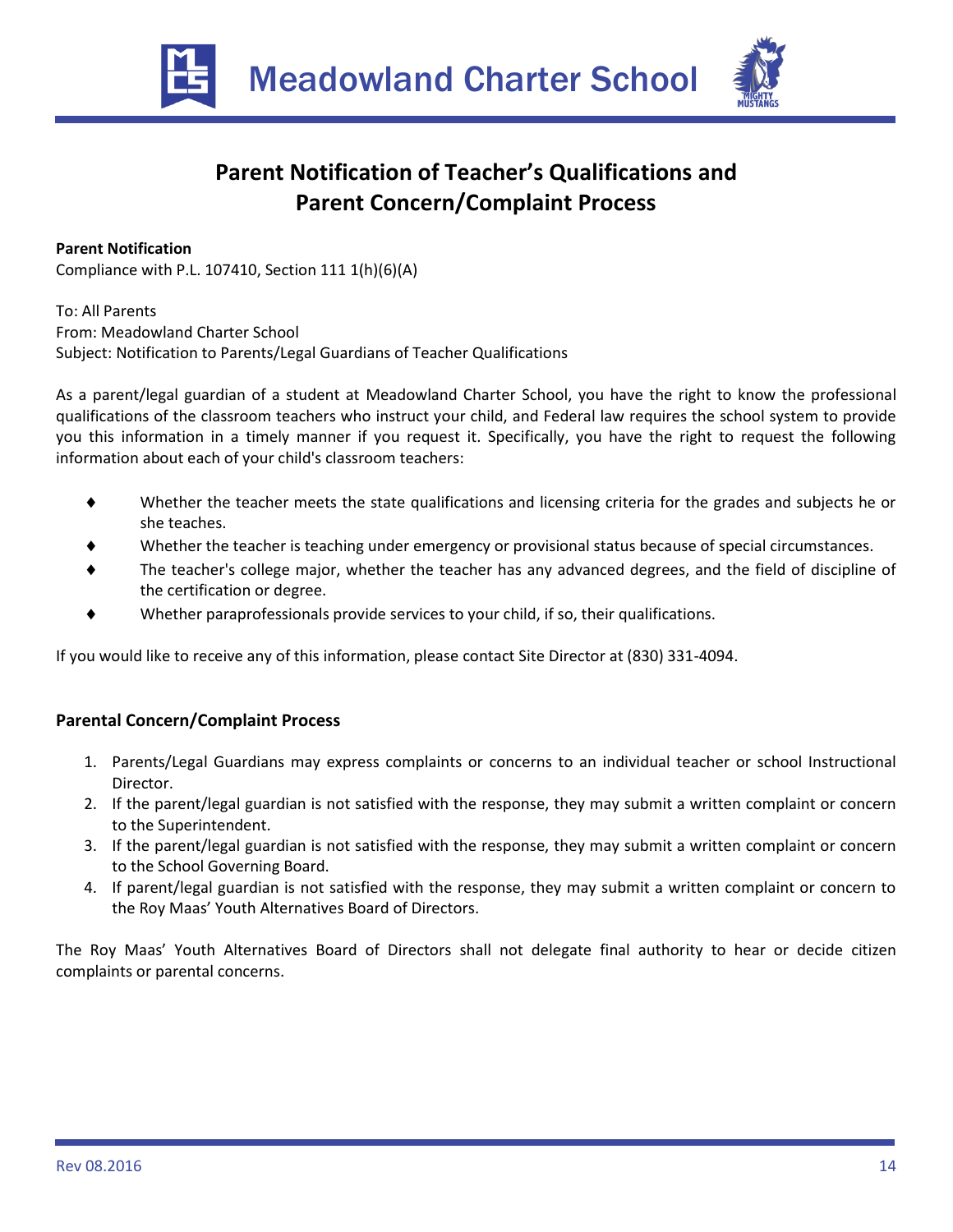



# **STUDENT HANDBOOK ACKNOWLEDEGMENT**

**(Please refer to the student portal page on [www.MLCS.org\)](http://www.mlcs.org/)**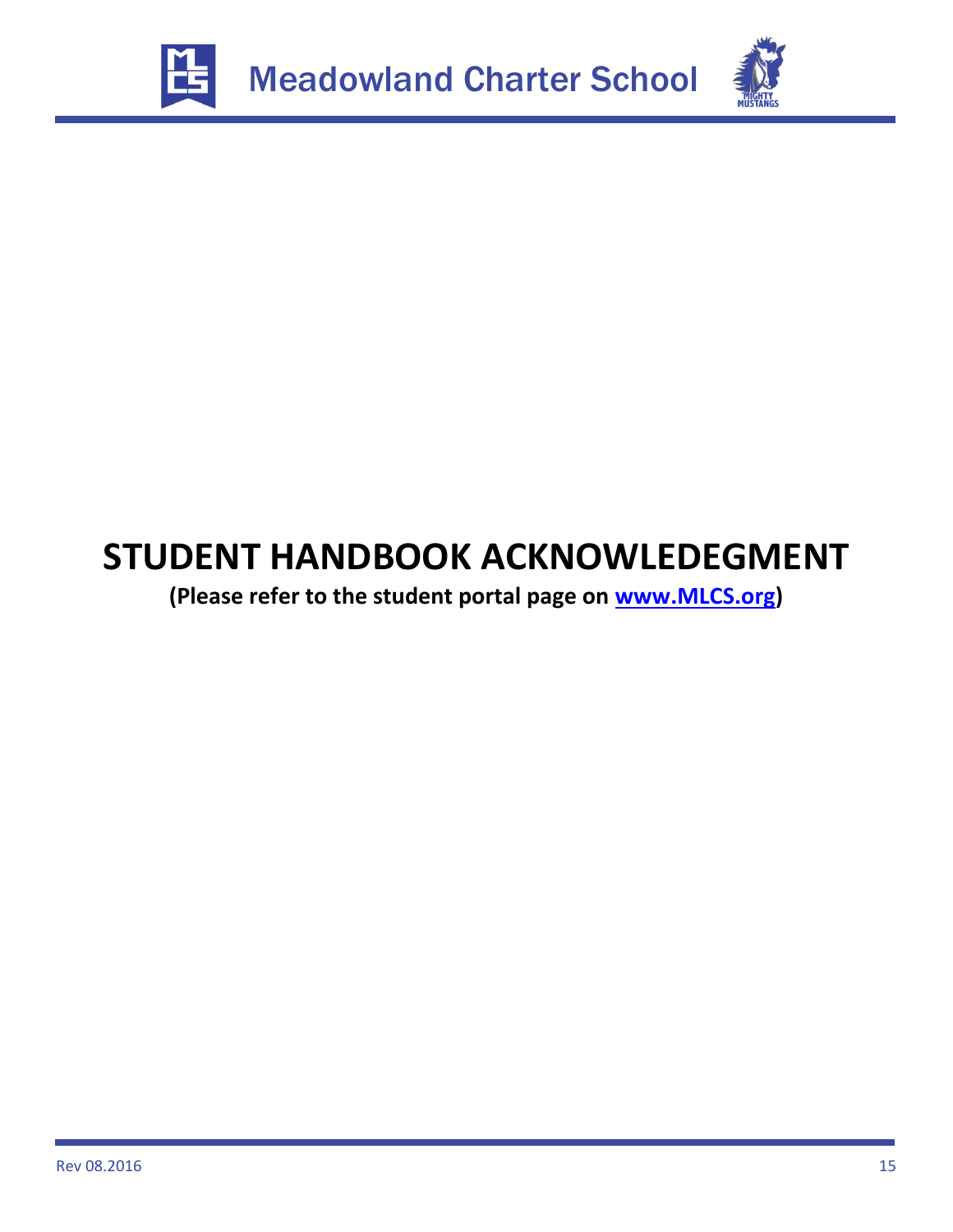



## **Student/Parent Handbook & Code of Conduct Signature of Receipt Form**

I will review the Meadowland Charter School Student/Parent Handbook via the mlcs.org website.

I understand that all students will be held accountable for their behavior and will be subject to the disciplinary consequences outlined in the Handbook and the Student Code of Conduct.

The student agrees to treat his/her fellow students with dignity and respect at all times while on school property or during school activities, and refrain from unwelcome physical or verbal conduct.

Printed Name of Student

\_\_\_\_\_\_\_\_\_\_\_\_\_\_\_\_\_\_\_\_\_\_\_\_\_\_\_\_\_\_\_\_\_\_\_\_\_\_\_\_\_\_\_\_\_\_

\_\_\_\_\_\_\_\_\_\_\_\_\_\_\_\_\_\_\_\_\_\_\_\_\_\_\_\_\_\_\_\_\_\_\_\_\_\_\_\_\_\_\_\_\_\_

Student Signature

# \_\_\_\_\_\_\_\_\_\_\_\_\_\_\_\_\_\_\_\_\_\_\_\_\_\_\_\_\_\_\_\_\_\_\_\_\_\_\_\_\_\_\_\_\_\_ **Acceptable Use of District's Electronic Communications System**

## **Students:**

My signature below and that of my parent(s) or legal guardian(s), means that I agree to follow the guidelines of the Internet Safety Policy at Meadowland Charter School

Student's signature: \_\_\_\_\_\_\_\_\_\_\_\_\_\_\_\_\_\_\_\_\_\_\_\_\_\_\_\_\_\_\_\_\_\_\_\_\_\_\_\_\_\_\_\_\_\_\_\_ Date: \_\_\_\_\_\_\_\_\_\_\_

Meadowland Charter School may restrict and/or block access to lab resources to students who do not abide by the Electronics Acceptable Use Policy.

## **Parents/Legal Guardians:**

As the parent or legal guardian of this student, I have read the Internet Safety Policy for Meadowland Charter School. I hereby give my permission for my child to use the Internet through classroom curriculum projects.

| Parent/Legal Guardian's signature: |  | Date: |
|------------------------------------|--|-------|
|------------------------------------|--|-------|

Parent/Legal Guardian's signature: \_\_\_\_\_\_\_\_\_\_\_\_\_\_\_\_\_\_\_\_\_\_\_\_\_\_\_\_\_\_\_\_\_\_\_\_\_\_\_\_ Date: \_\_\_\_\_\_\_\_\_\_\_\_\_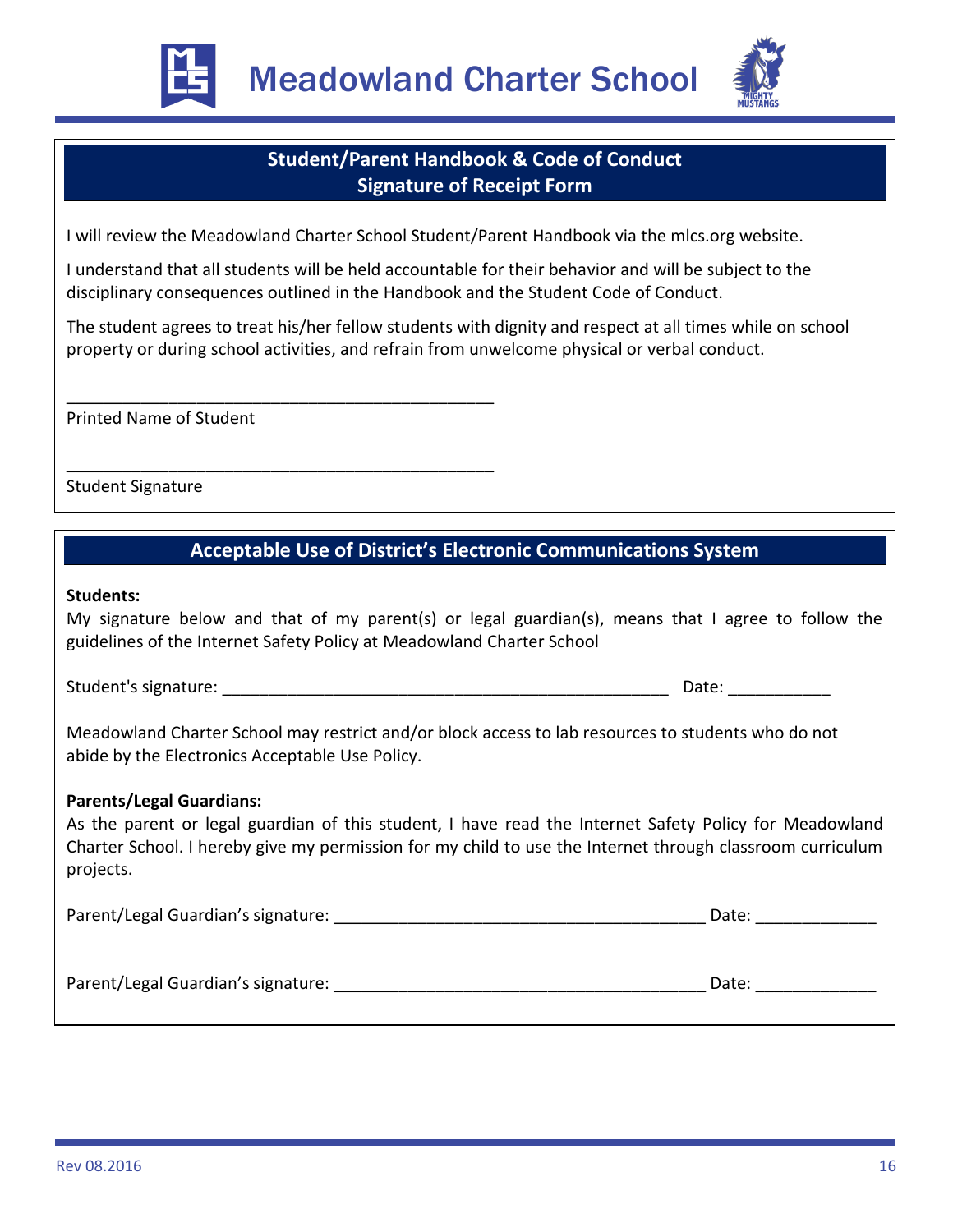



## **Sexual Harassment Policy Signature of Receipt Form**

Peer sexual harassment is strictly forbidden at this school, on its premises and during its programs and activities.

Peer sexual harassment is any unwelcome physical or verbal conduct of a sexual nature, such as touching or grabbing or sexual comments, directed at a person because of his or her sex that interferes with the ability of a student to receive an education.

Students are expected to treat their fellow students with dignity and respect at all times on school property and in school programs and activities. Disciplinary action may result from violations of this anti-harassment policy. Violations of this policy may be reported to teachers and administrators. The school strongly encourages students to report sexual harassment immediately. The school will take prompt and fair action to investigate any report and to stop the sexual harassment.

Sexual Harassment Code of Conduct

\_\_\_\_\_\_\_\_\_\_\_\_\_\_\_\_\_\_\_\_\_\_\_\_\_\_\_\_\_

\_\_\_\_\_\_\_\_\_\_\_\_\_\_\_\_\_\_\_\_\_\_\_\_\_\_\_\_\_\_\_\_\_\_\_\_\_\_\_\_\_\_\_\_\_

I agree to treat my fellow students with dignity and respect at all times while on school property or during school activities, and refrain from unwelcome physical or verbal conduct of a sexual nature.

Student Signature

Date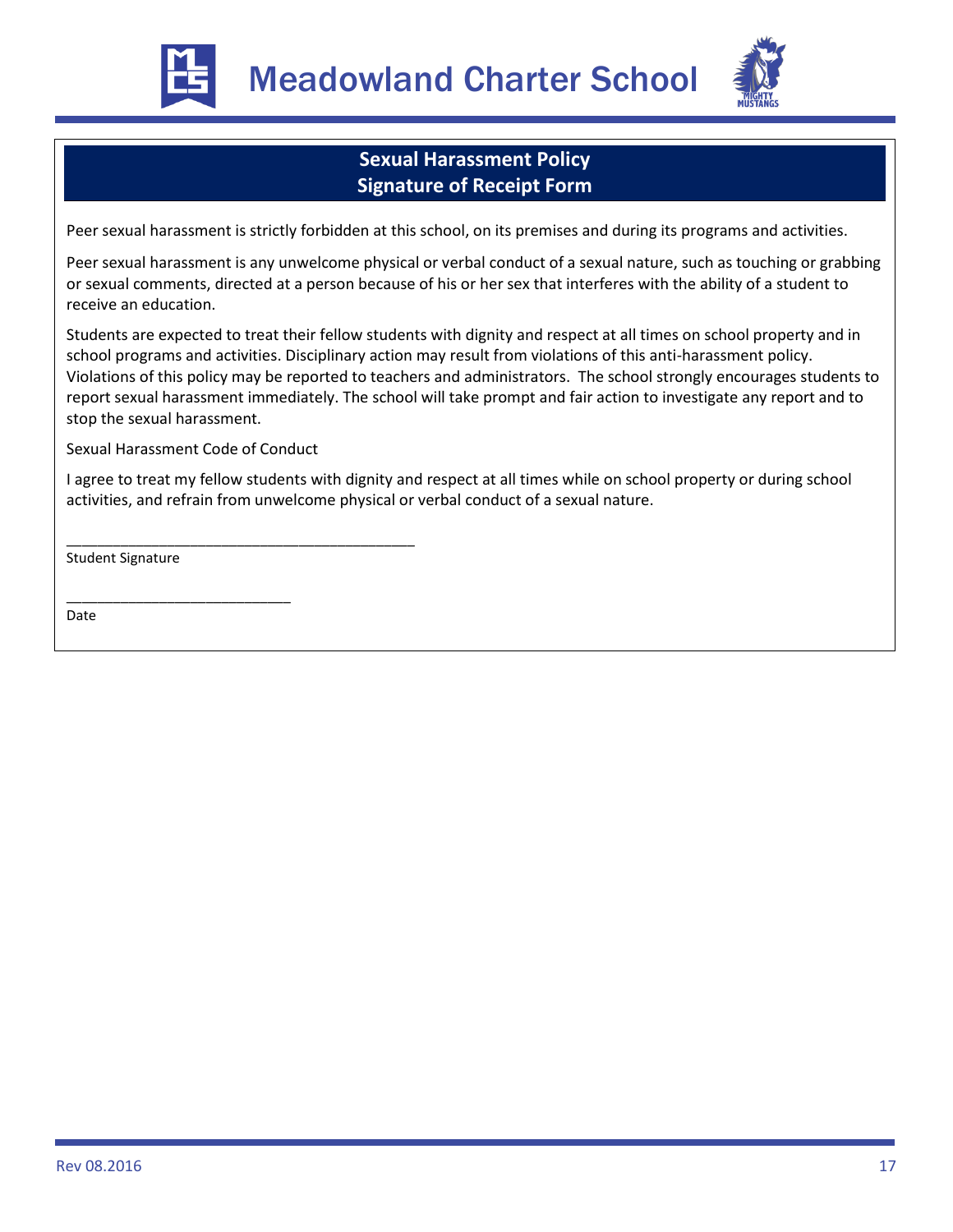



# **Directory Information Consent Form**

| student directory or yearbook.                                                               | want Meadowland Charter School to release the following items of information about my child through the |  |  |  |  |
|----------------------------------------------------------------------------------------------|---------------------------------------------------------------------------------------------------------|--|--|--|--|
|                                                                                              |                                                                                                         |  |  |  |  |
|                                                                                              |                                                                                                         |  |  |  |  |
|                                                                                              |                                                                                                         |  |  |  |  |
|                                                                                              |                                                                                                         |  |  |  |  |
| By initialing below I certify that the following information may be released about my child. |                                                                                                         |  |  |  |  |
| Audio Recording/Videotaping/Photography _______                                              |                                                                                                         |  |  |  |  |
| Dates of Attendance                                                                          |                                                                                                         |  |  |  |  |
| Awards received in School ________                                                           |                                                                                                         |  |  |  |  |
| Major Field of Study Participation in officially recognized activities ________              |                                                                                                         |  |  |  |  |
| Participation in officially recognized sports ______                                         |                                                                                                         |  |  |  |  |
| Weight and Height of Members of Athletic Teams ________                                      |                                                                                                         |  |  |  |  |
| Most Recent Previous School Attended ________                                                |                                                                                                         |  |  |  |  |
| Name, Address & Telephone Number to a Military Recruiter ________                            |                                                                                                         |  |  |  |  |
| Name, Address & Telephone Number to an Institution of Higher Learning _________              |                                                                                                         |  |  |  |  |
|                                                                                              |                                                                                                         |  |  |  |  |
|                                                                                              |                                                                                                         |  |  |  |  |
| Printed Name of Parent/Legal Guardian                                                        | Parent/Legal Guardian's signature<br>Date                                                               |  |  |  |  |